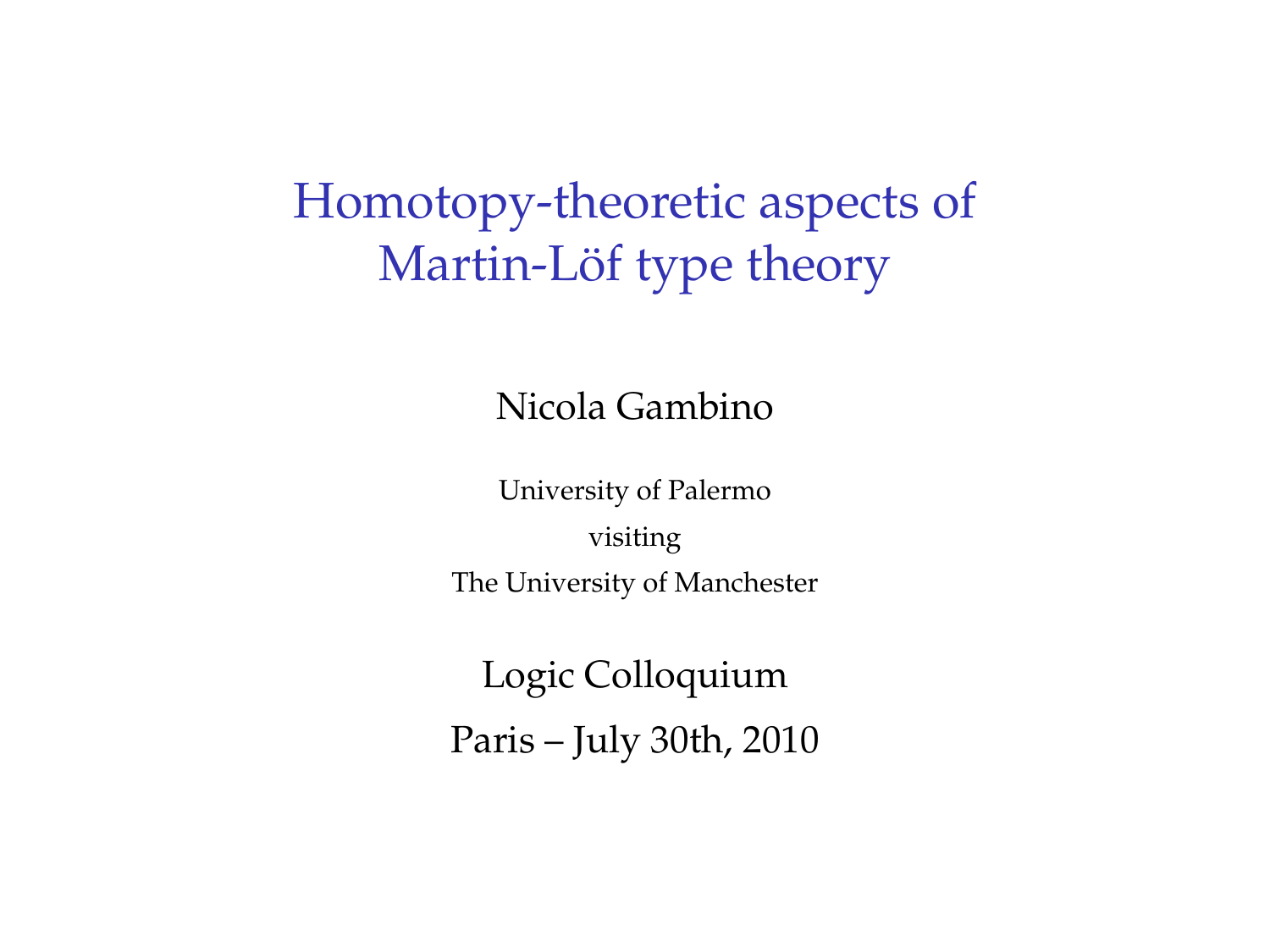# **Background**

# **Identity types:** for a type *A* and  $a, b \in A$ , we have a new type  $Id_A(a, b)$

**Idea:**

 $p \in \text{Id}_{A}(a, b) \Leftrightarrow$  "*p* is a proof that *a* equals *b*"

**Key discovery** (Hofmann and Streicher, 1995)**:**

$$
p\,,q\in\mathrm{Id}_A(a,b)\ \nRightarrow\ p=q
$$

#### **Question:**

 $\triangleright$  What is the combinatorics of identity types?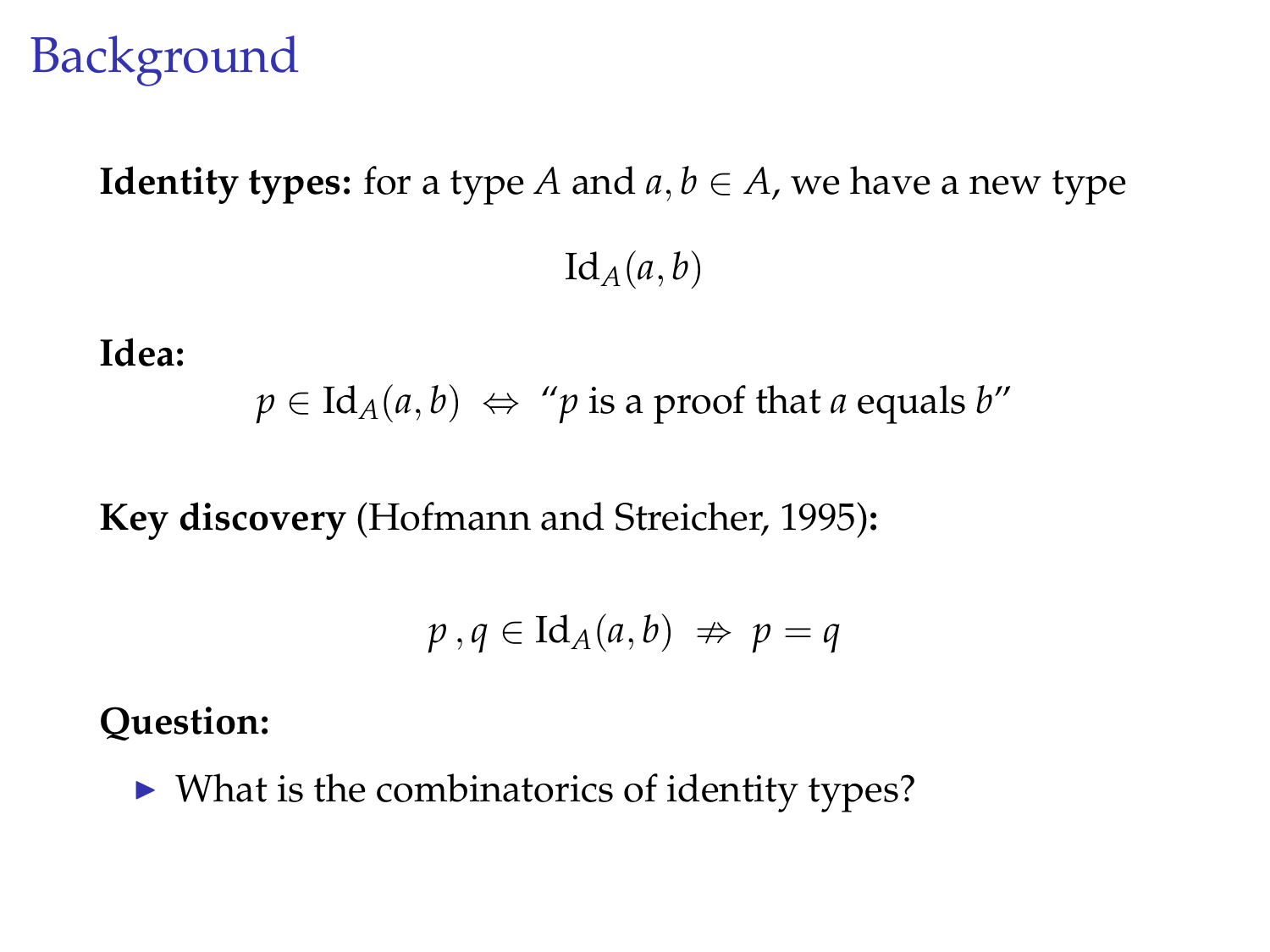# Recent advances

## **Models**

- $\blacktriangleright$  Awodey and Warren (2007), Warren (2008)
- $\triangleright$  van den Berg and Garner (2010)

## **Identity types and homotopy theory**

- ► Gambino and Garner (2008)
- $\blacktriangleright$  Awodey, Hofstra and Warren (2009)

## **Identity types and higher-dimensional categories**

- $\triangleright$  van den Berg and Garner (2008)
- $\blacktriangleright$  Lumsdaine (2008)

## **Voevodsky's work**

- $\blacktriangleright$  Homotopy  $\lambda$ -calculus (2006)
- $\blacktriangleright$  Univalent models (2010)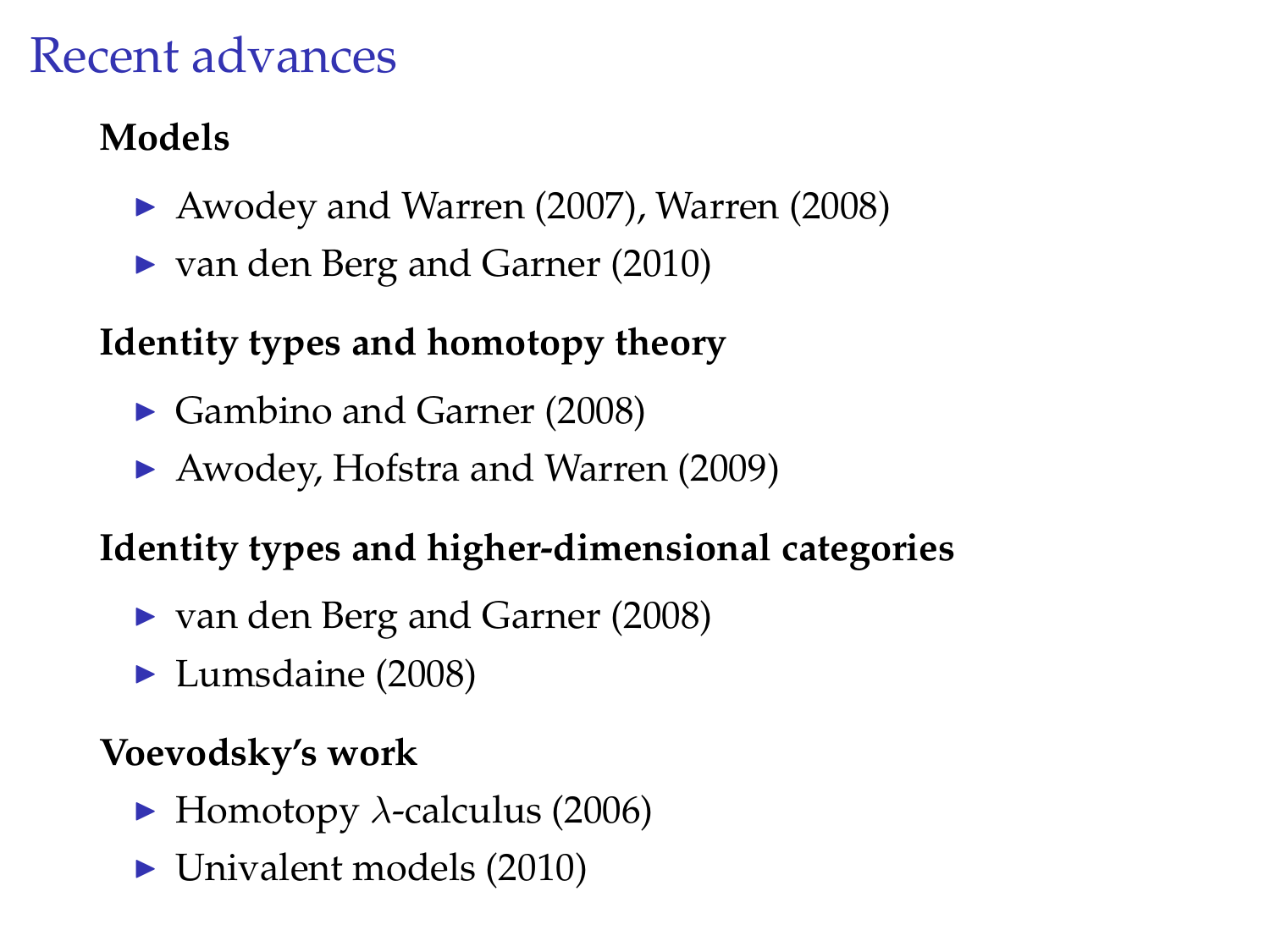## **Overview**

### **Part I**

 $\blacktriangleright$  Identity types

#### **Part II**

 $\blacktriangleright$  The identity type weak factorization system

### **Part III**

 $\blacktriangleright$  Weak  $\omega$ -groupoids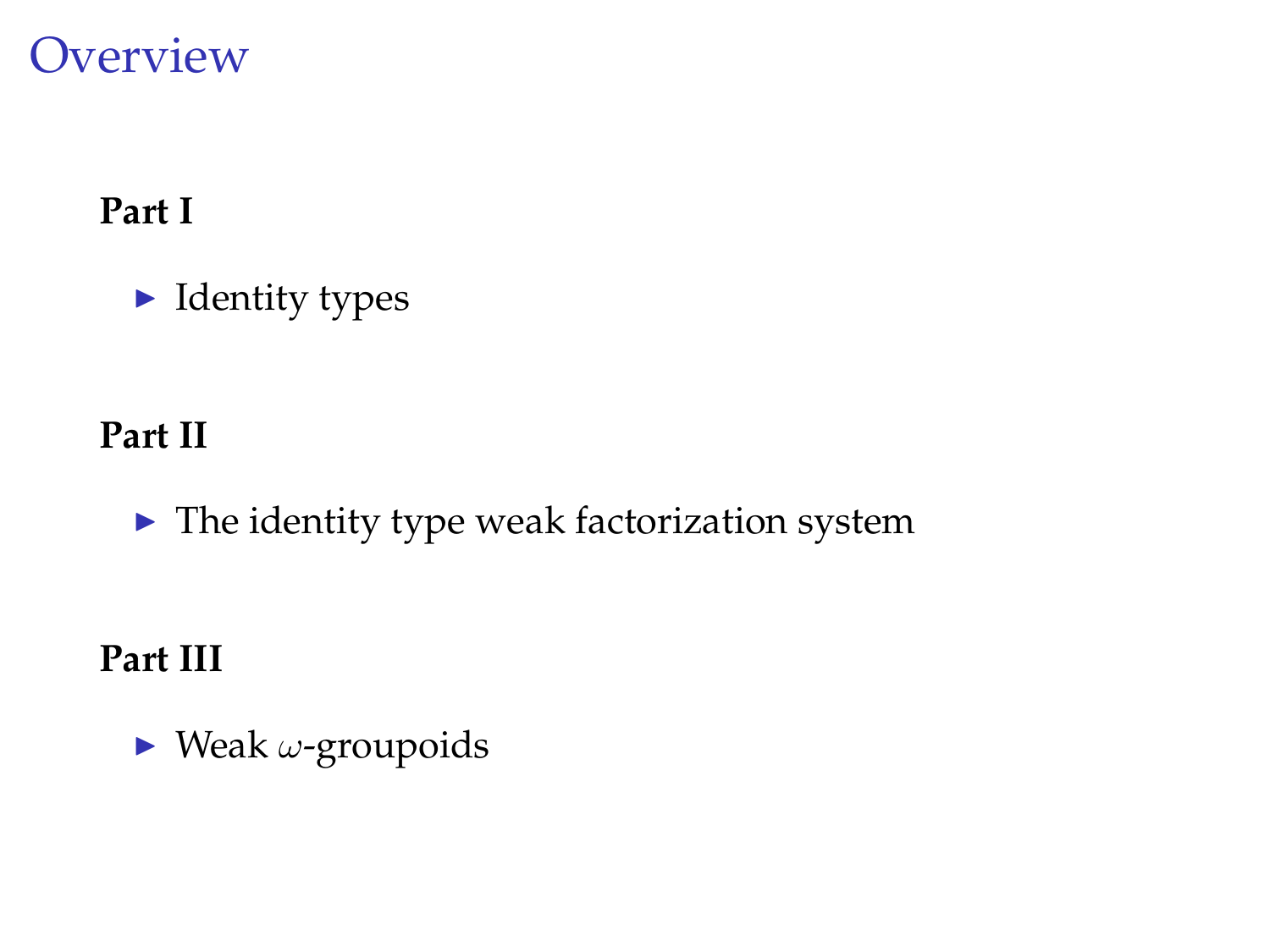### **Part I**

Identity types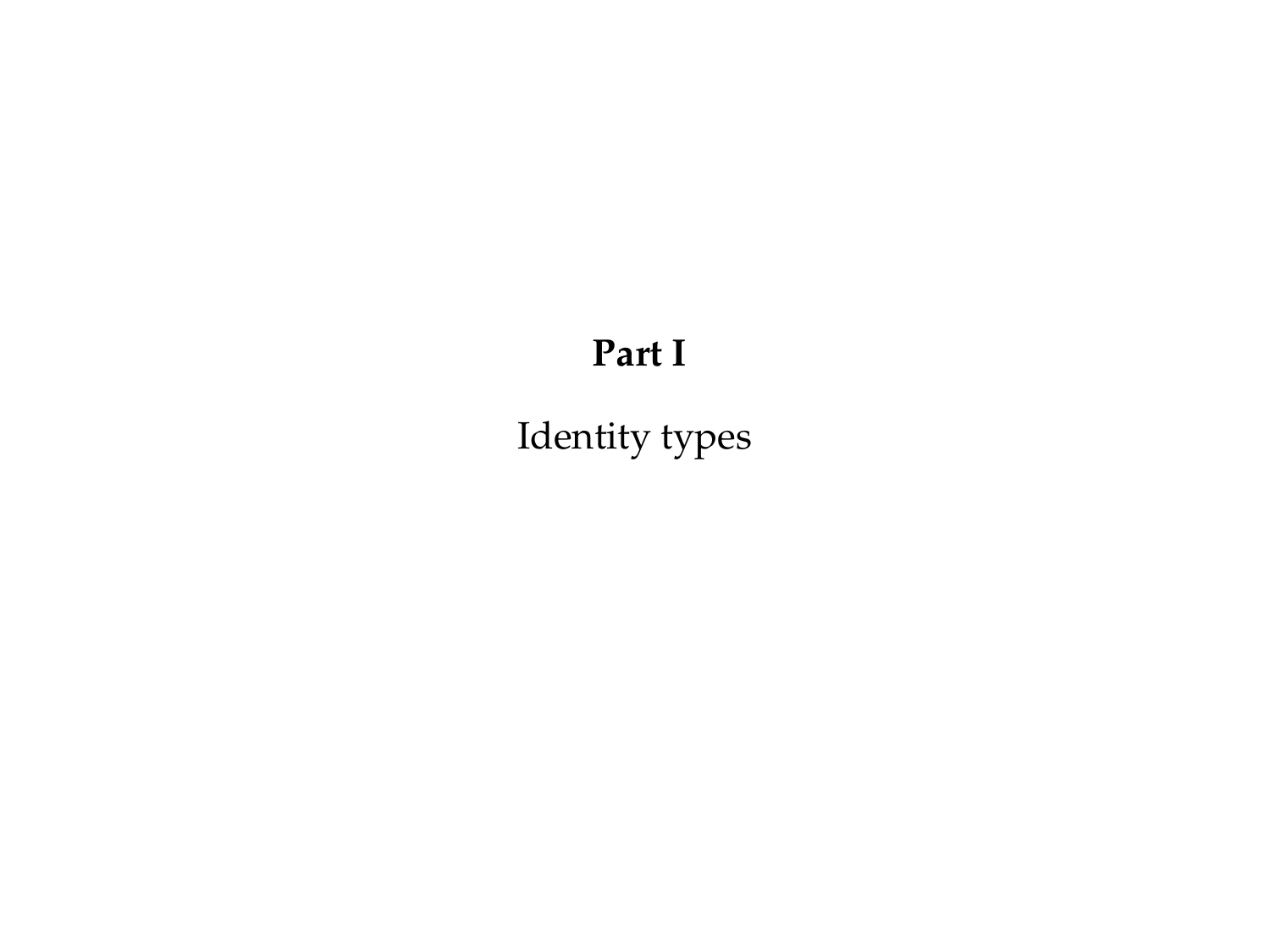# Martin-Löf type theory  $(I)$

**Dependent types:**

 $x \in A \vdash B(x) \in \text{Type}$ 

**Key ideas:**

- $\blacktriangleright$  Propositions-as-types
- $\blacktriangleright$  Theory of inductive definitions
- $\blacktriangleright$  Computer implementation

**Forms of type:**

0. 1. N,  $A \times B$ ,  $A \Rightarrow B$ ,  $A + B$ ,  $\prod_{x \in A} B(x)$ ,  $\sum_{x \in A} B(x)$ ,  $\sum_{x \in A} B(x)$ , ...

We will only need the rules for identity types.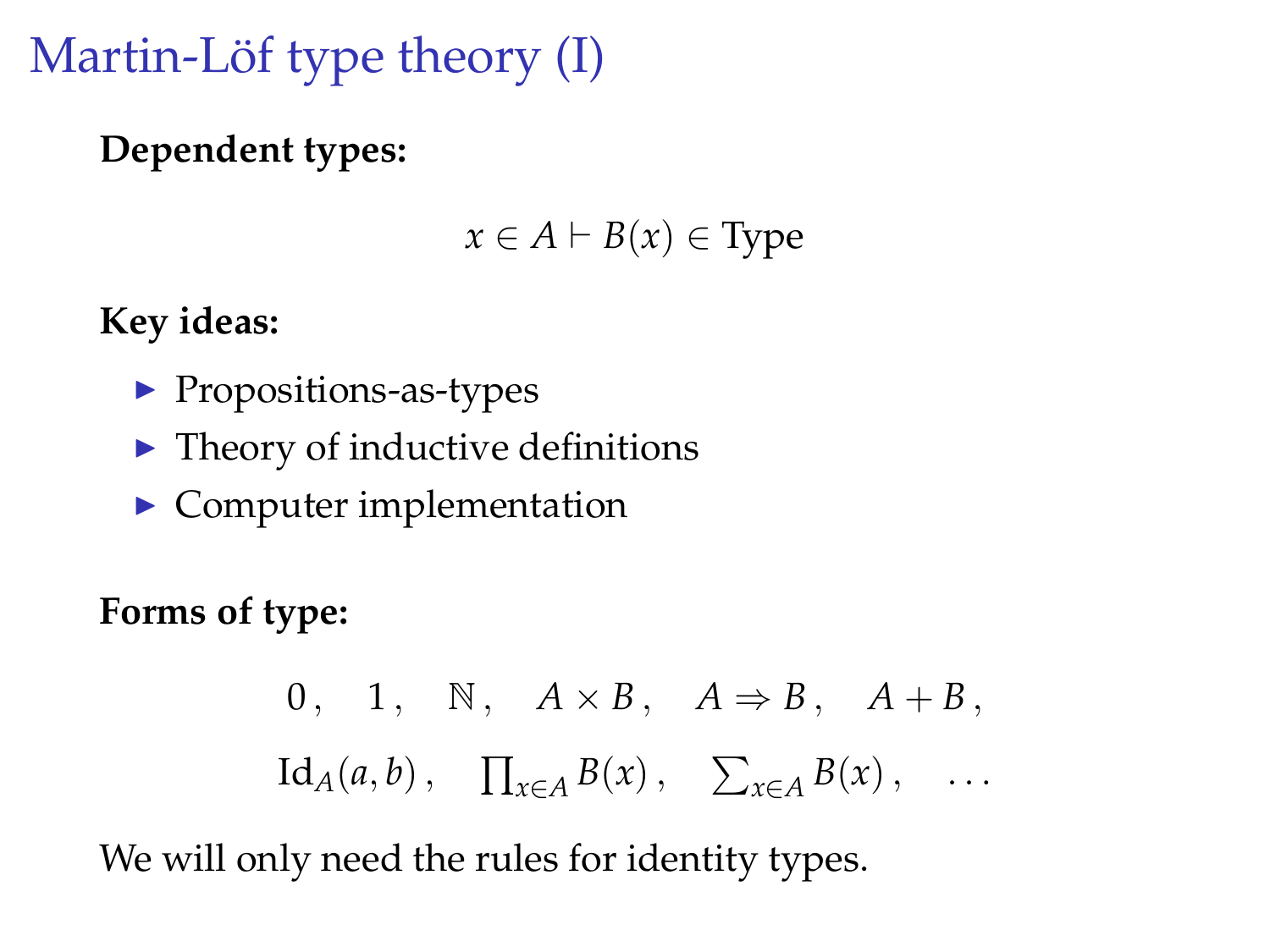Martin-Löf type theory  $(II)$ 

### **Judgements**

 $A \in \text{Type}$ ,  $a \in A$ ,  $A = B \in \text{Type}$ ,  $a = b \in A$ .

### **Hypothetical judgements**

$$
\Gamma \vdash J
$$

where  $\Gamma = (x_1 \in A_1, \ldots, x_n \in A_n).$ 

**Deduction rules**

$$
\frac{\Gamma_1 \vdash J_1 \quad \cdots \quad \Gamma_n \vdash J_n}{\Gamma \vdash J}
$$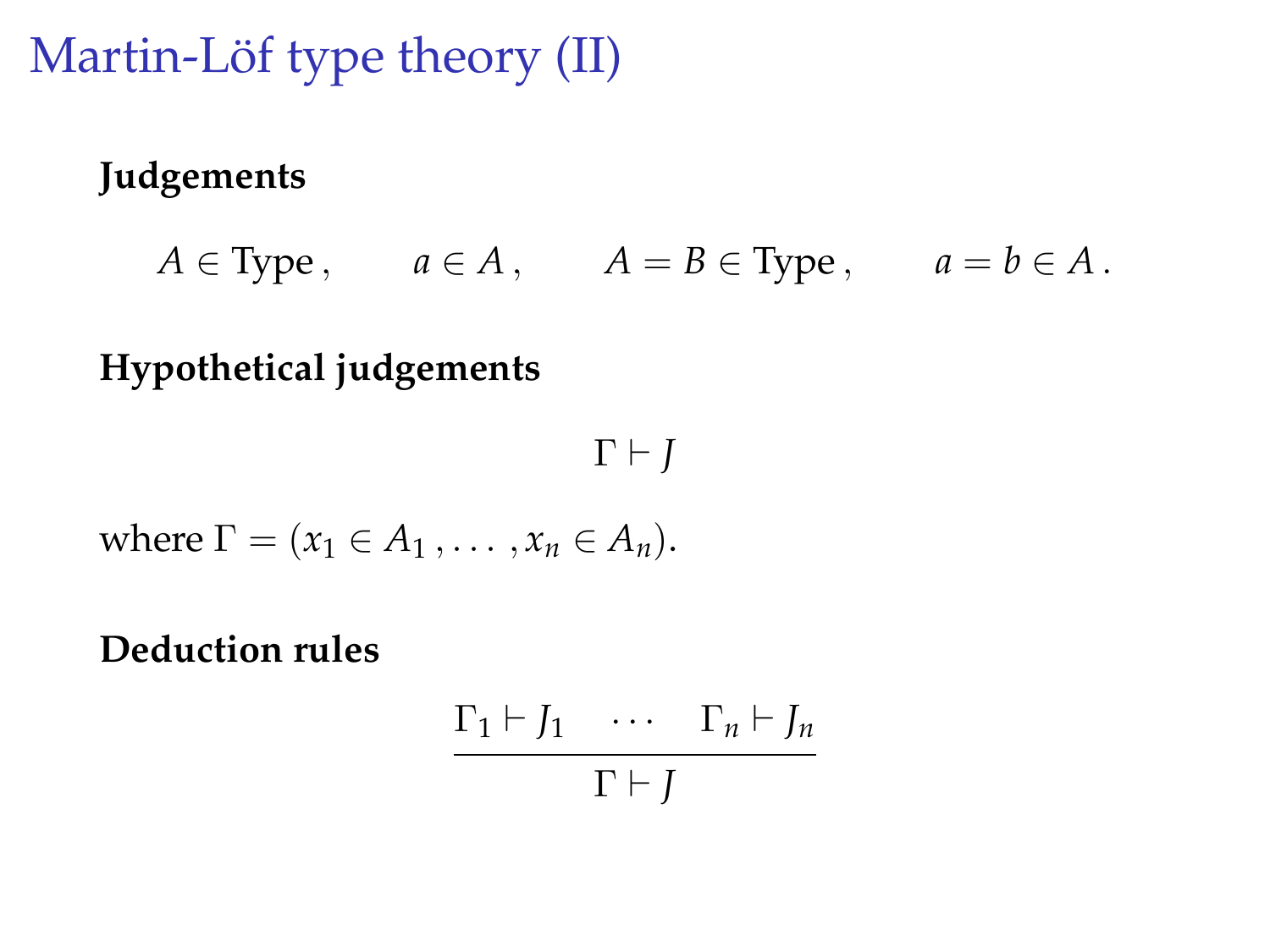# Identity types

#### **Formation rule**

$$
A \in \text{Type} \qquad a \in A \qquad b \in A
$$

$$
\text{Id}_A(a, b) \in \text{Type}
$$

For example, if  $a \in A$  then  $Id_A(a, a) \in Type$ 

**Introduction rule**

 $a \in A$ 

 $r(a) \in \mathrm{Id}_A(a,a)$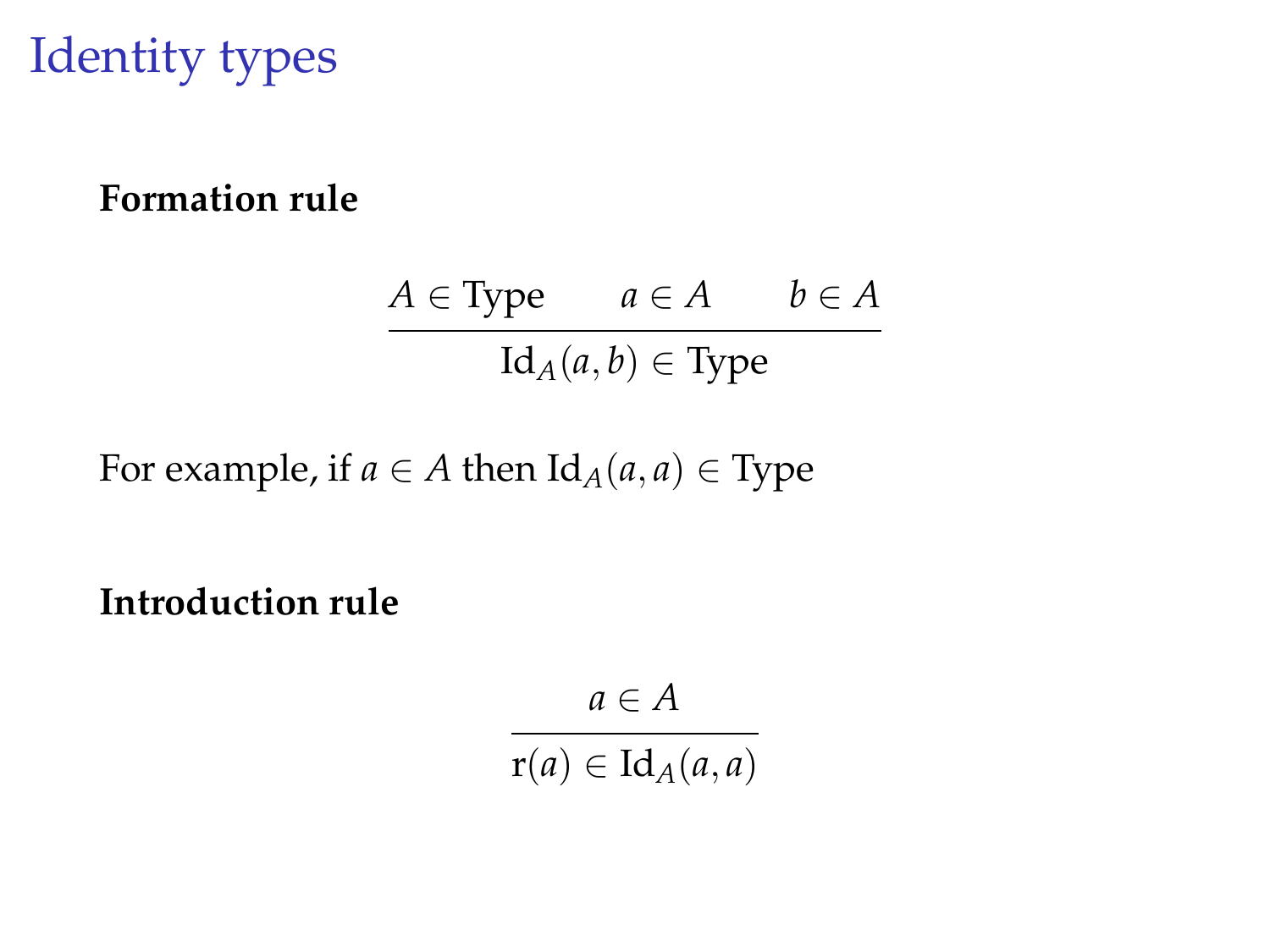#### **Elimination rule**

$$
p \in \text{Id}_{A}(a, b)
$$
  
\n
$$
x \in A, y \in A, u \in \text{Id}_{A}(x, y) \vdash C(x, y, u) \in \text{Type}
$$
  
\n
$$
x \in A \vdash c(x) \in C(x, x, r(x))
$$

 $J(a, b, p, c) \in C(a, b, p)$ 

**Idea:**

$$
[x \in A]
$$
  
\n
$$
\vdots
$$
  
\n
$$
a = b \qquad C(x, x)
$$
  
\n
$$
C(a, b)
$$

*Cf.* Lawvere's treatment of equality in categorical logic.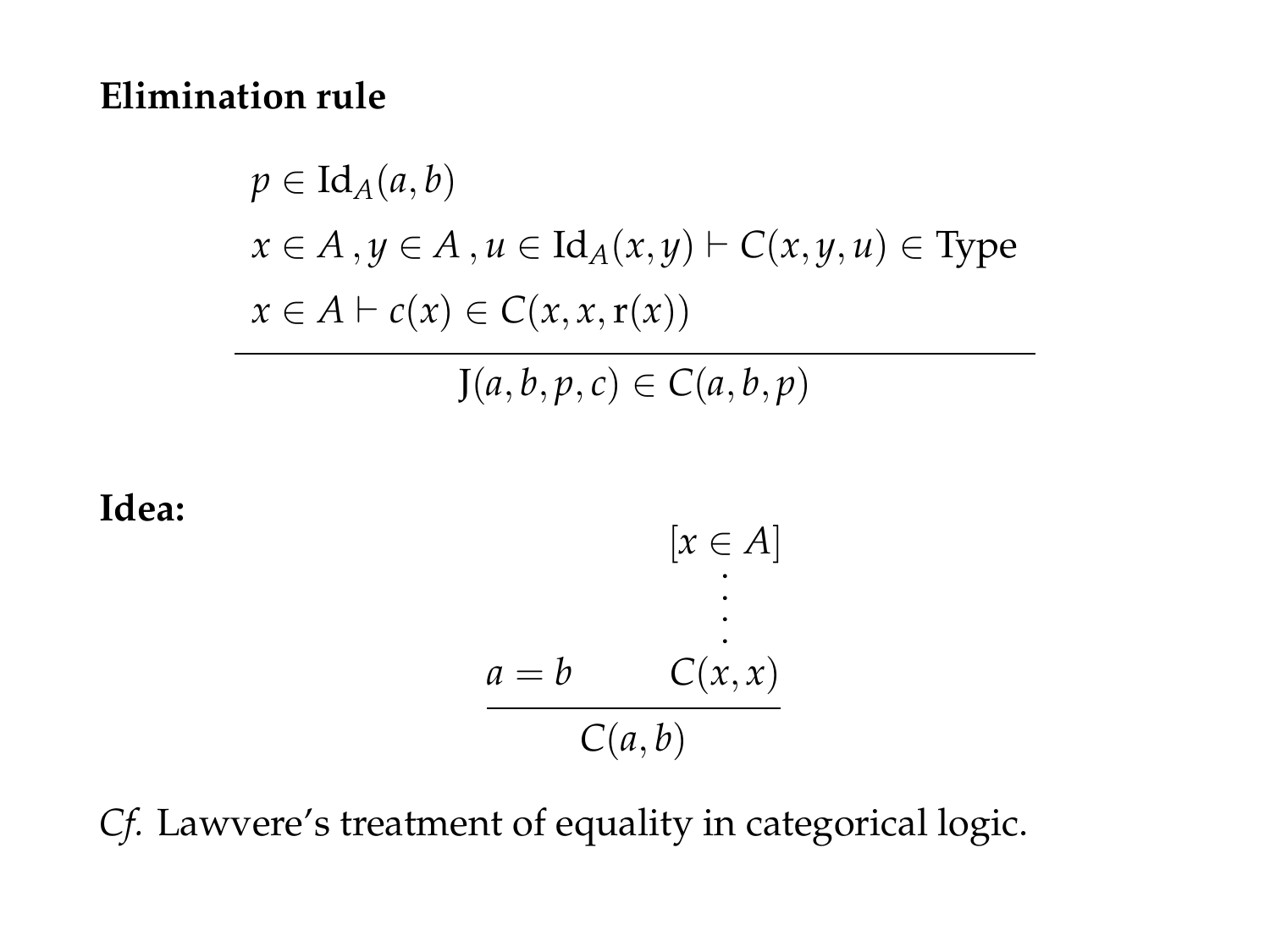#### **Computation rule**

$$
a \in A
$$
  

$$
x \in A, y \in A, u \in \text{Id}_{A}(x, y) \vdash C(x, y, u) \in \text{Type}
$$
  

$$
x \in A \vdash c(x) \in C(x, x, r(x))
$$

$$
J(a, a, r(a), c) = c(a) \in C(a, a, r(a))
$$

#### **Idea:**

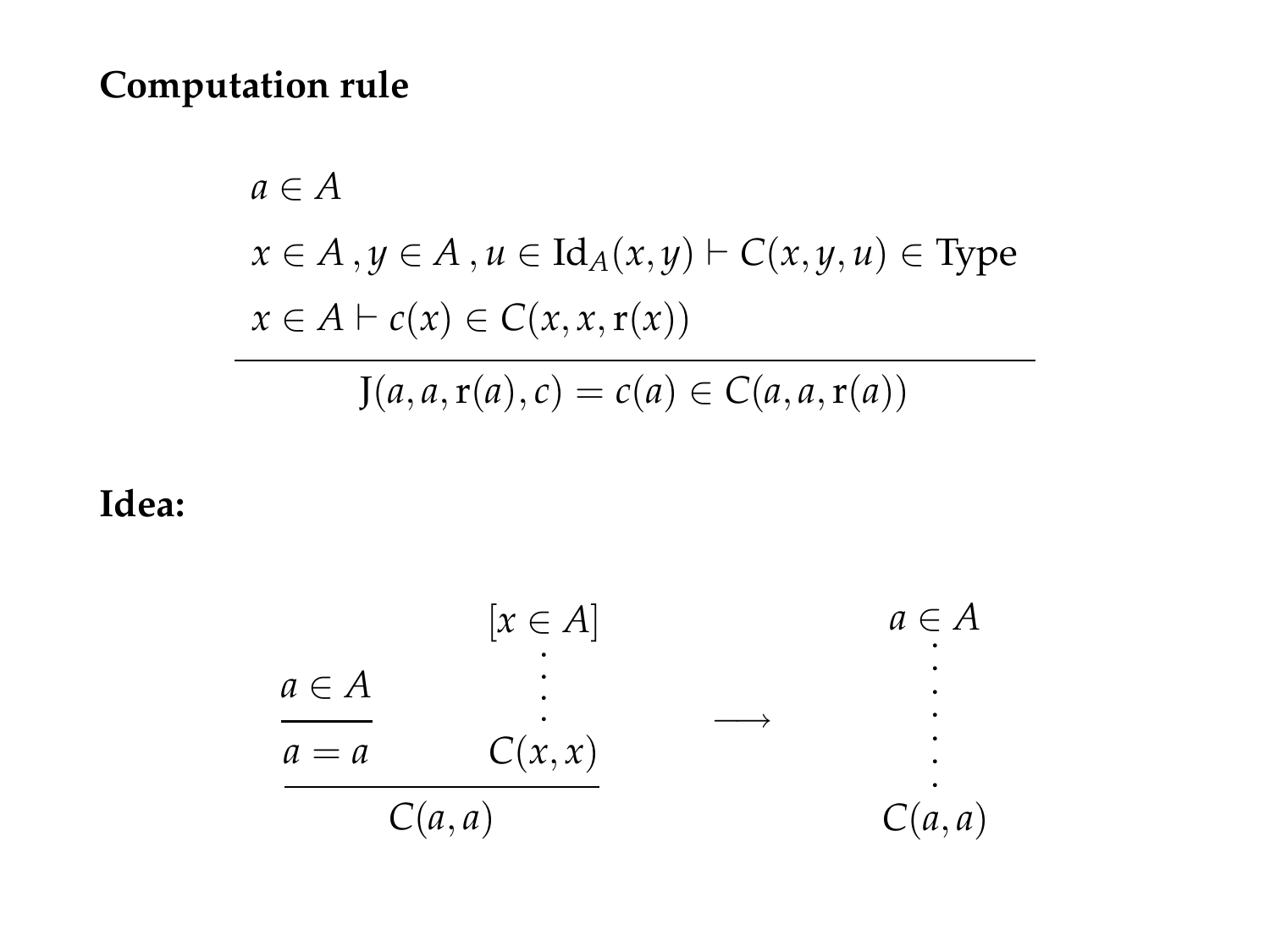# Definitional equality vs. propositional equality

**Definition.** We say that  $a, b \in A$  are propositionally equal if there exists  $p \in \text{Id}_{A}(a, b)$ .

**Theorem** (Hofmann and Streicher)**.**

$$
a = b \in A
$$
  $\Rightarrow$  There exists  $p \in \text{Id}_A(a, b)$ 

### **Proposition** (Hofmann)**.** Adding the rules

$$
\frac{p \in \mathrm{Id}_{A}(a,b)}{a = b \in A} \qquad \frac{p \in \mathrm{Id}_{A}(a,b)}{p = \mathrm{r}(a) \in \mathrm{Id}_{A}(a,b)}
$$

makes type-checking undecidable.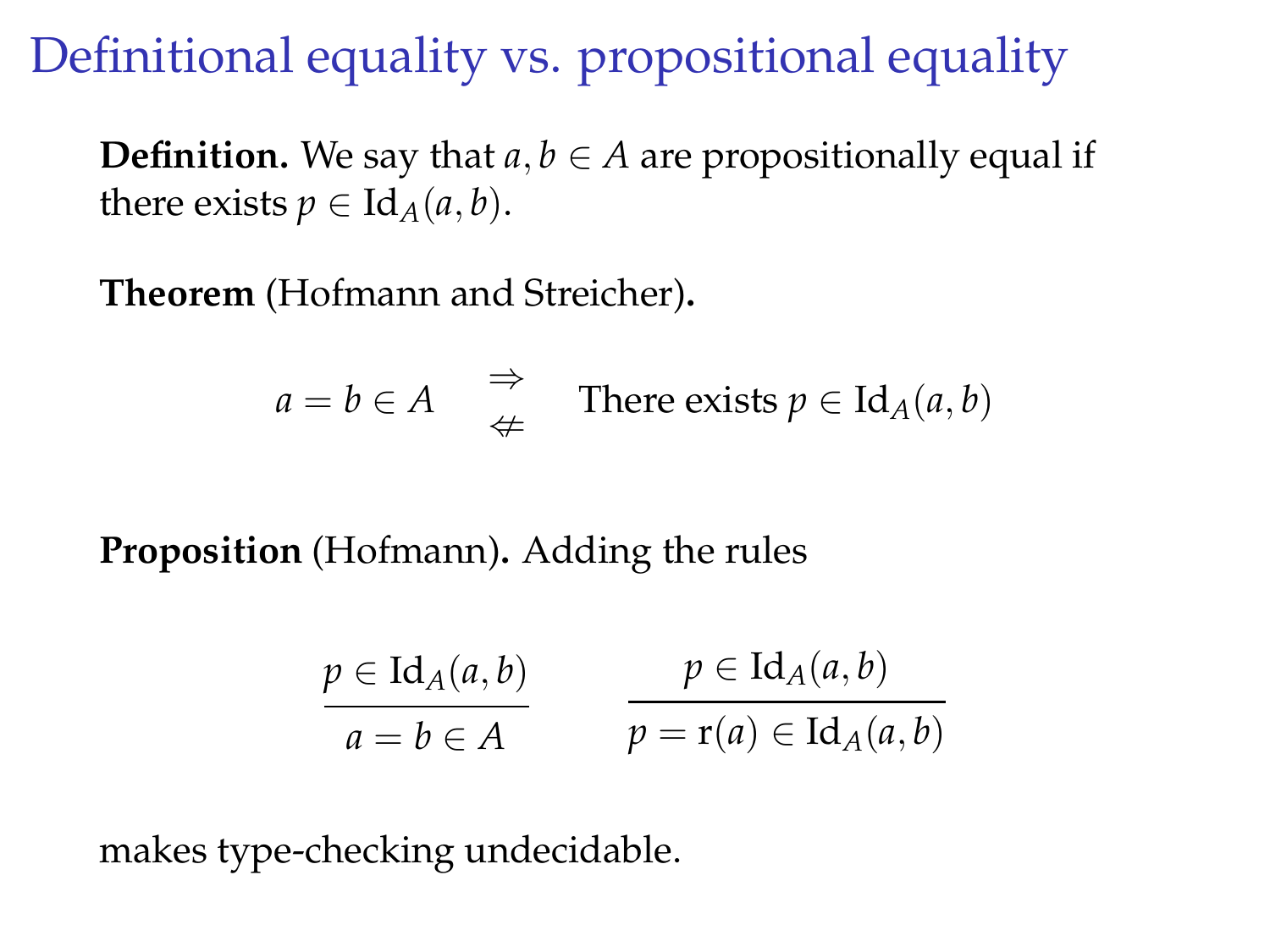# Weakness of propositional equality

#### We have

$$
\frac{p \in \mathrm{Id}_A(a,b) \qquad q \in \mathrm{Id}_A(b,c)}{q \circ p \in \mathrm{Id}_A(a,c)}
$$

The rule

$$
\frac{p \in \mathrm{Id}_A(a,b) \qquad q \in \mathrm{Id}_A(b,c) \qquad r \in \mathrm{Id}_A(c,d)}{(r \circ q) \circ p = r \circ (q \circ p) \in \mathrm{Id}_A(a,d)}
$$

does not seem derivable, but only

$$
\frac{p \in \mathrm{Id}_{A}(a,b) \qquad q \in \mathrm{Id}_{A}(b,c) \qquad r \in \mathrm{Id}_{A}(c,d)}{\alpha \in \mathrm{Id}_{\mathrm{Id}_{A}(a,d)}((r \circ q) \circ p, r \circ (q \circ p))}
$$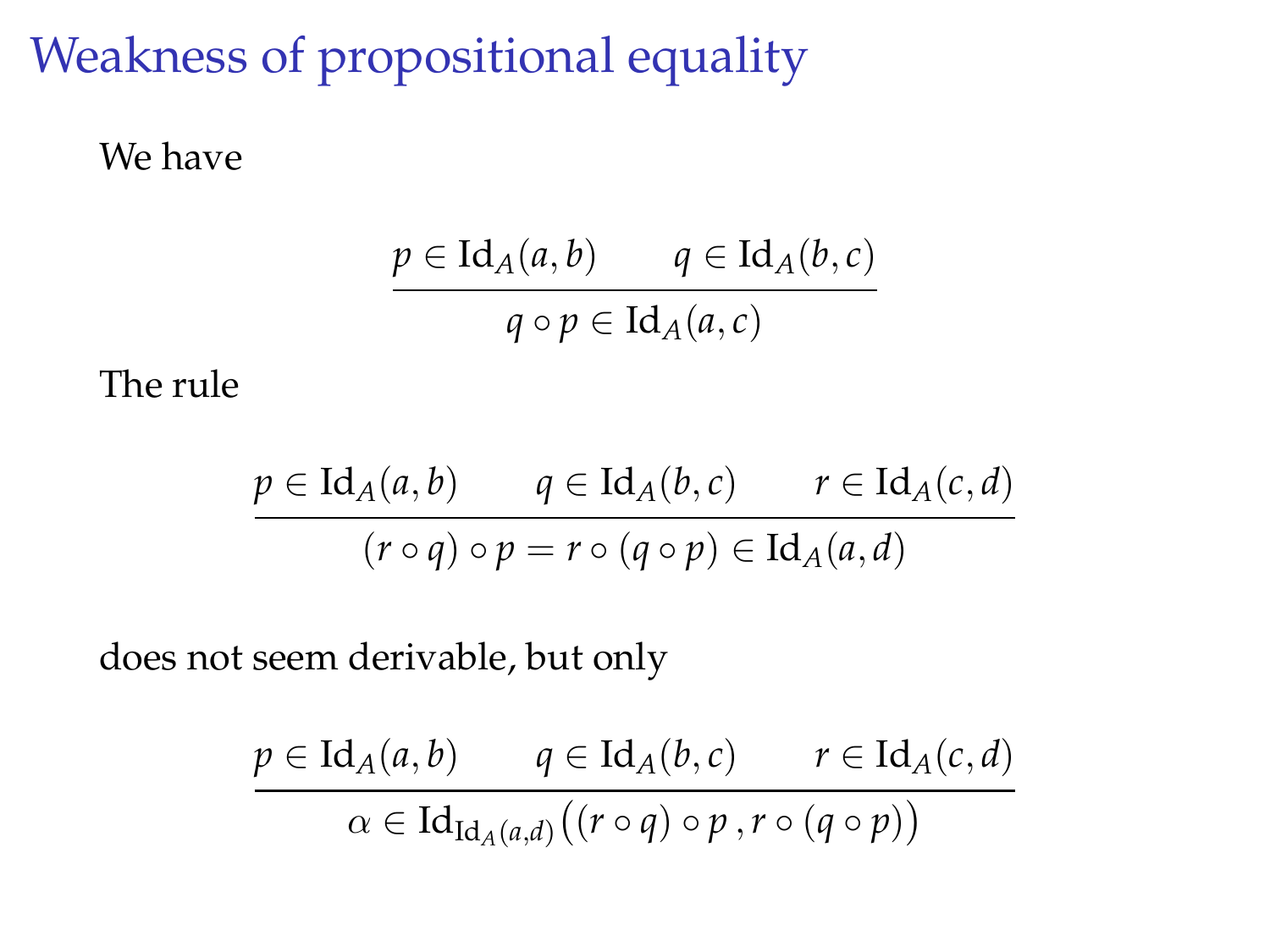#### **Part II**

### The identity type weak factorisation system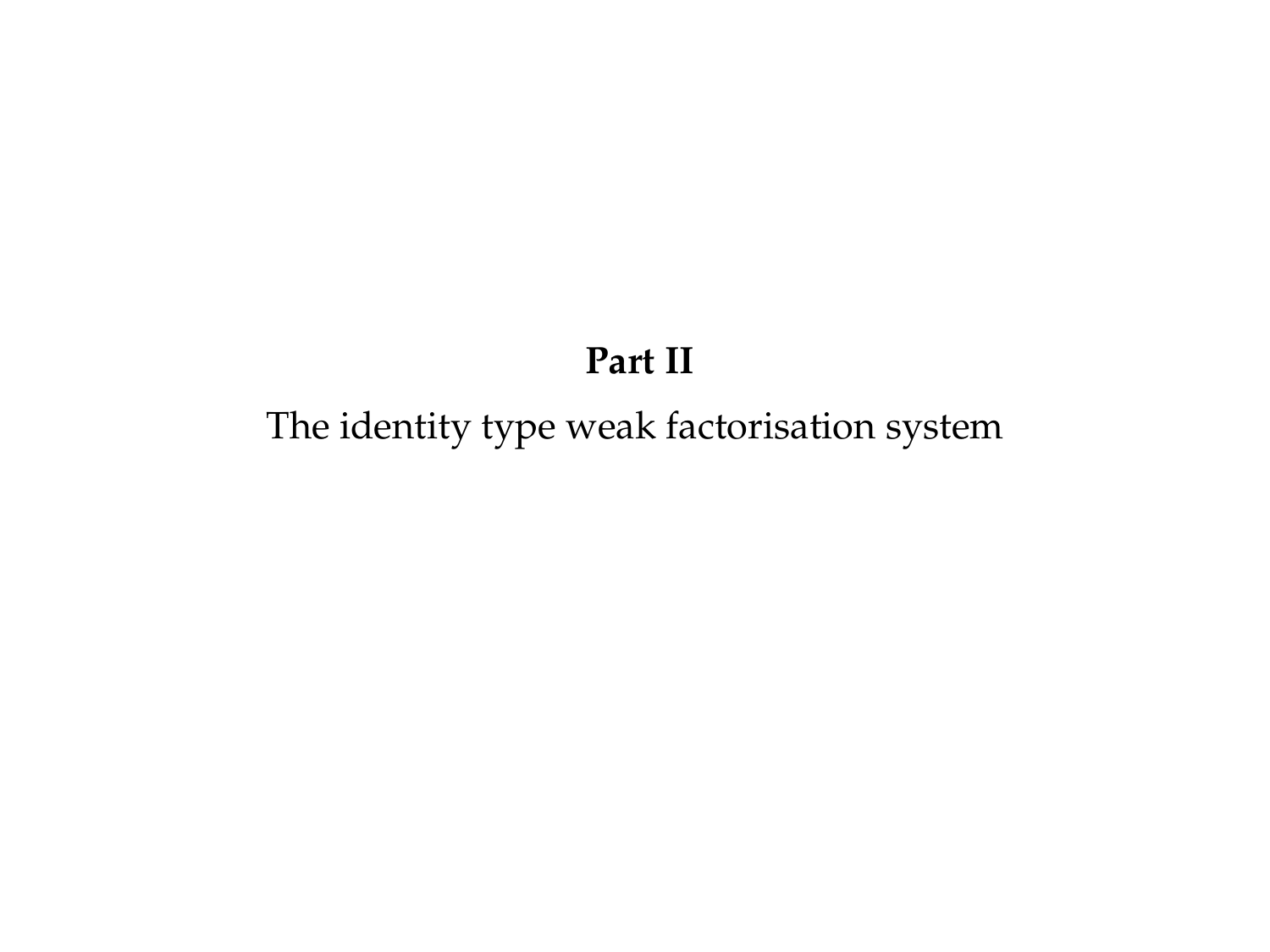# Types as spaces

#### **Idea**

- Elements  $a \in A$  as points
- Elements  $p \in \text{Id}_A(a, b)$  as paths from *a* to *b*
- ► Elements  $\alpha \in \mathrm{Id}_{\mathrm{Id}_A(a,b)}(p,q)$  as homotopies from  $p$  to  $q$

### **Examples**

 $\blacktriangleright$  ...

$$
\frac{a \in A}{r(a) \in Id_A(a,a)} \quad \frac{p \in Id_A(a,b)}{\alpha \in Id_{Id_A(a,d)}((r \circ q) \circ p, r \circ (q \circ p))}
$$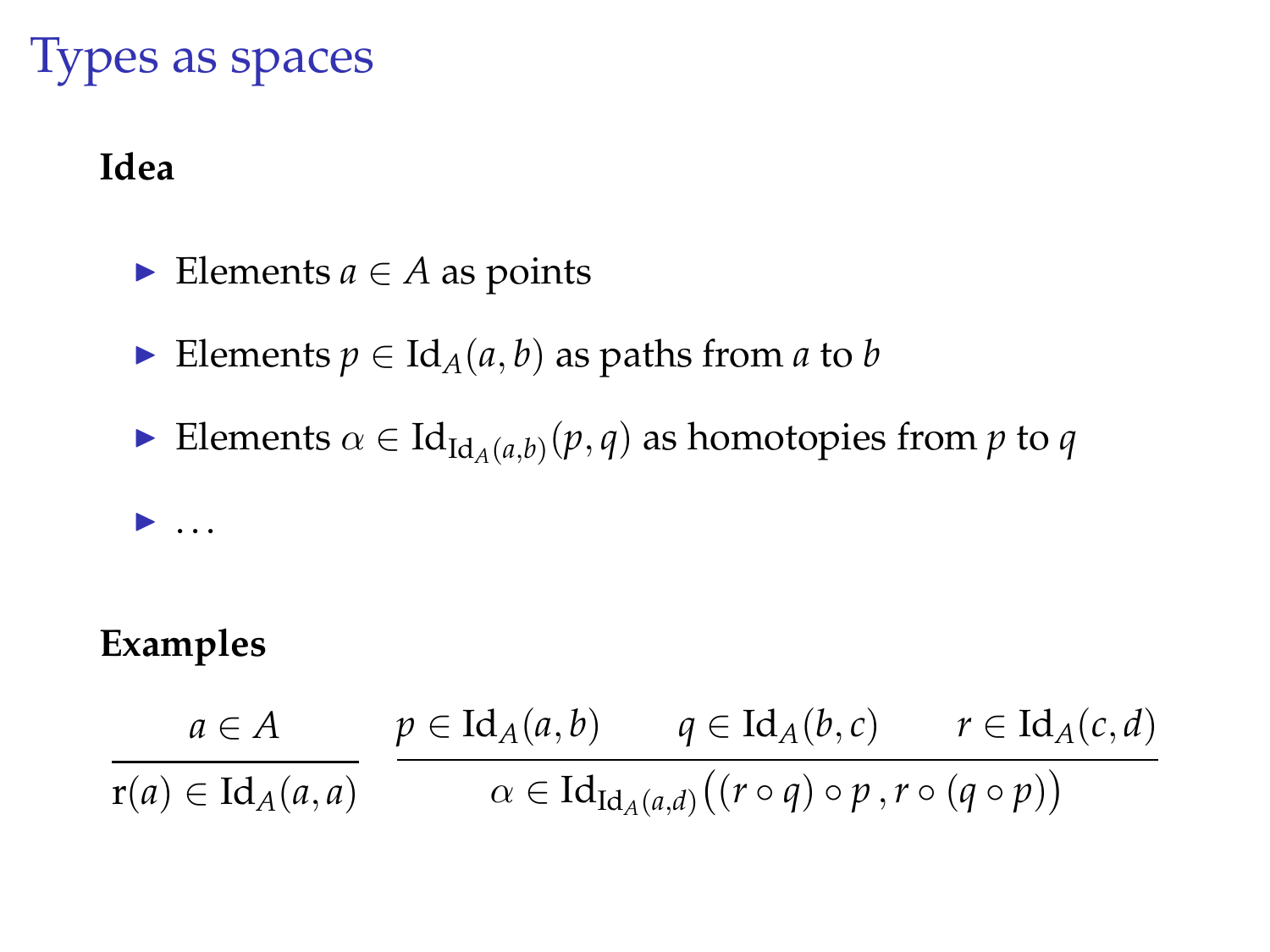The syntactic category **ML**

- $\triangleright$  **Objects.** Types  $A, B, C, \ldots$
- $\blacktriangleright$  **Maps.** Terms-in-context, i.e.  $f : X \rightarrow A$  is

$$
x\in X\vdash f(x)\in A.
$$

**Examples.** For  $A \in \text{Type}$ , let

$$
Id(A) = \sum_{x,y \in A} Id_A(x,y)
$$

We have maps

$$
A \xrightarrow{r_A} \operatorname{Id}(A), \qquad \operatorname{Id}(A) \xrightarrow{p_A} A \times A
$$

$$
x \longmapsto (x, x, r(x)) \qquad (x, y, u) \longmapsto (x, y)
$$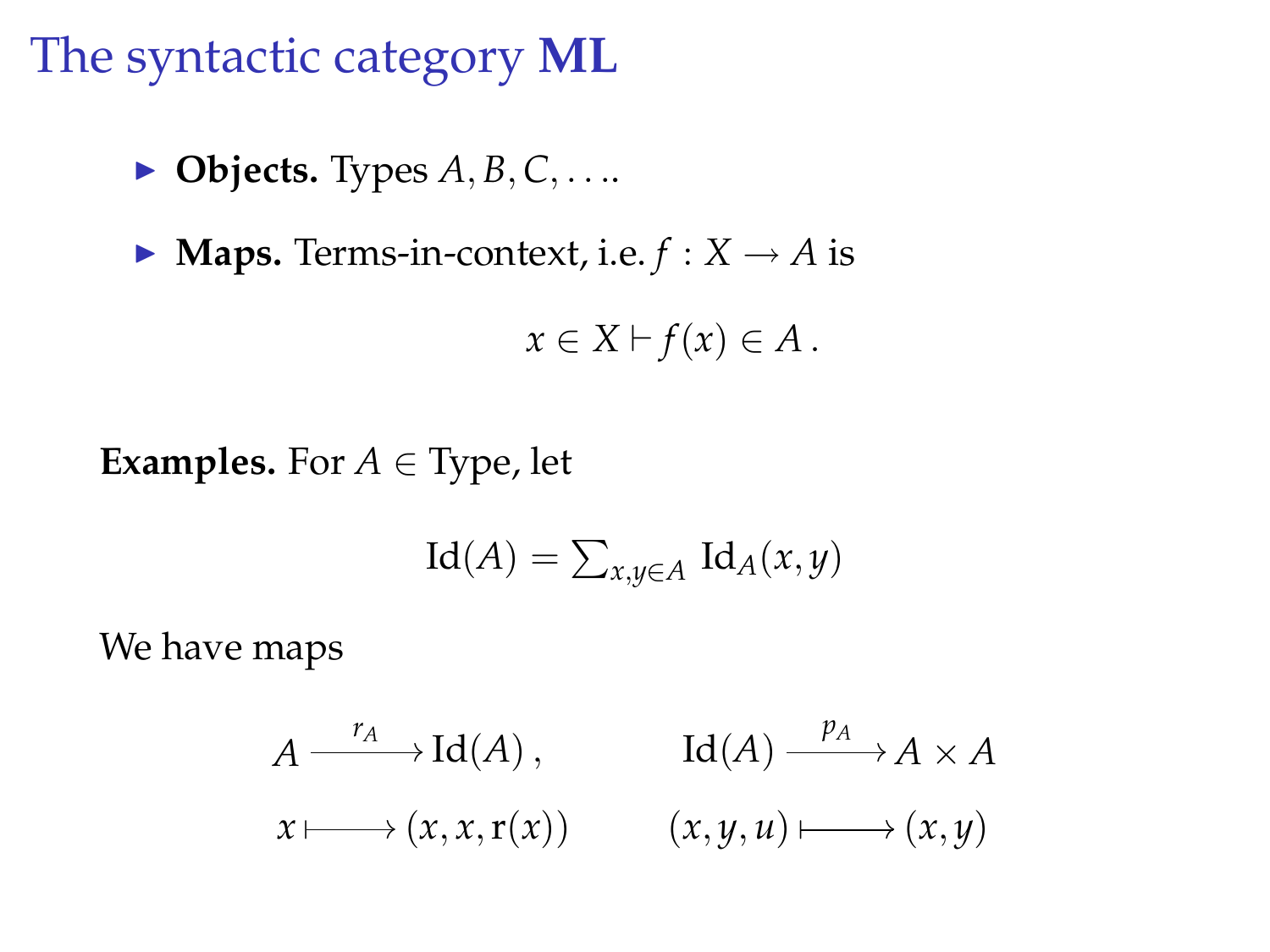Identity types as path spaces







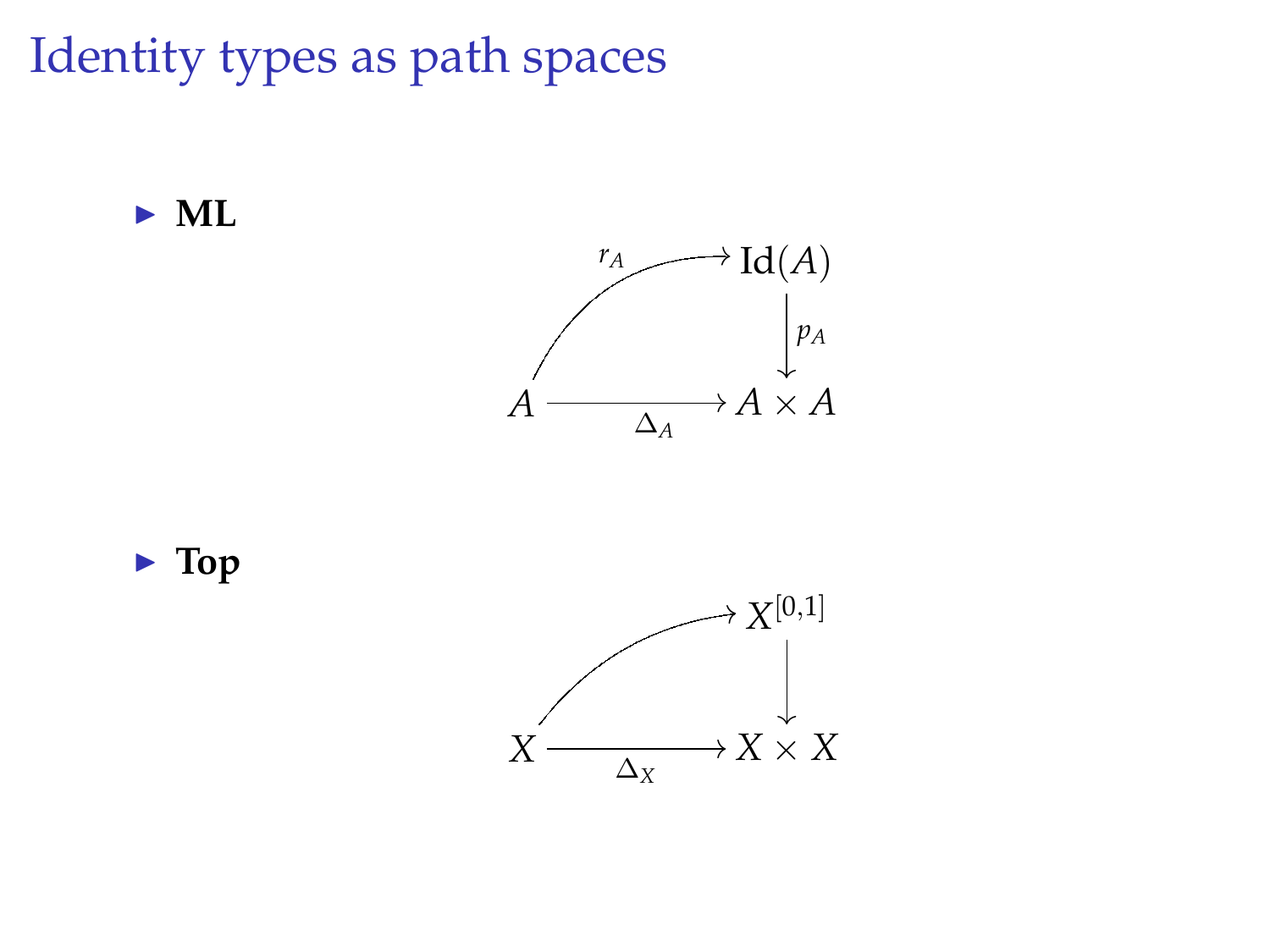# Propositional equality as homotopy

► Terms  $x \in X \vdash f(x)$ ,  $g(x) \in A$  are propositionally equal iff



 $\blacktriangleright$  Maps  $f : X \to A$  and  $g : X \to A$  in **Top** are homotopic iff



Still missing: elimination and computation rules.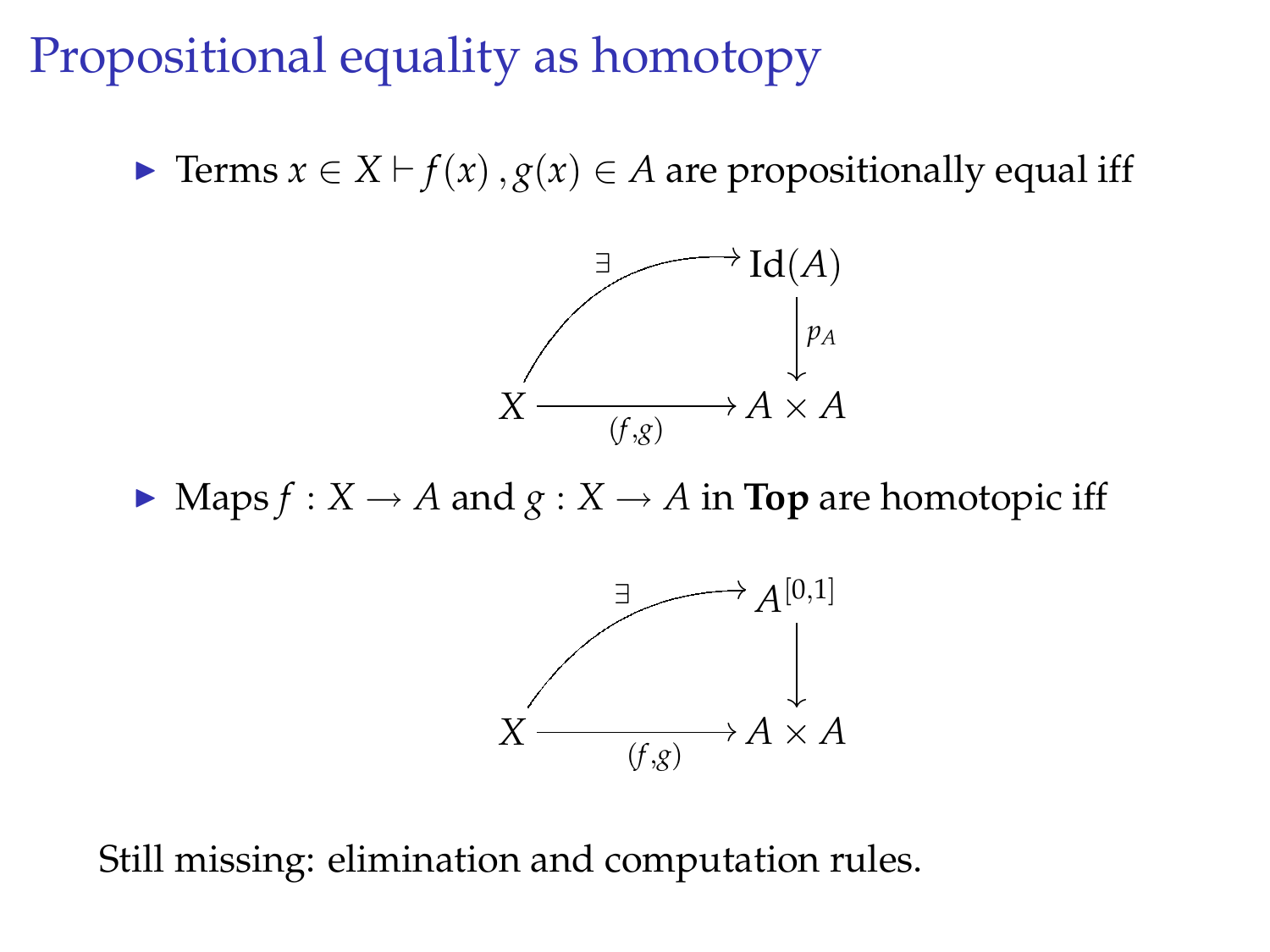# Lifting properties

Let  $\mathbb C$  be a category.

**Definition.** Let *i* and *p* be maps in C. We say that *i* has the left lifting property with respect to *p* if



**Notation:**  $i \uparrow p$ .

Let *S* be a class of maps in C. Define

 $f^{\uparrow}S = \{ i \mid (\forall p \in S) \ i \pitchfork p \}$   $S^{\uparrow} = \{ p \mid (\forall i \in S) \ i \pitchfork p \}.$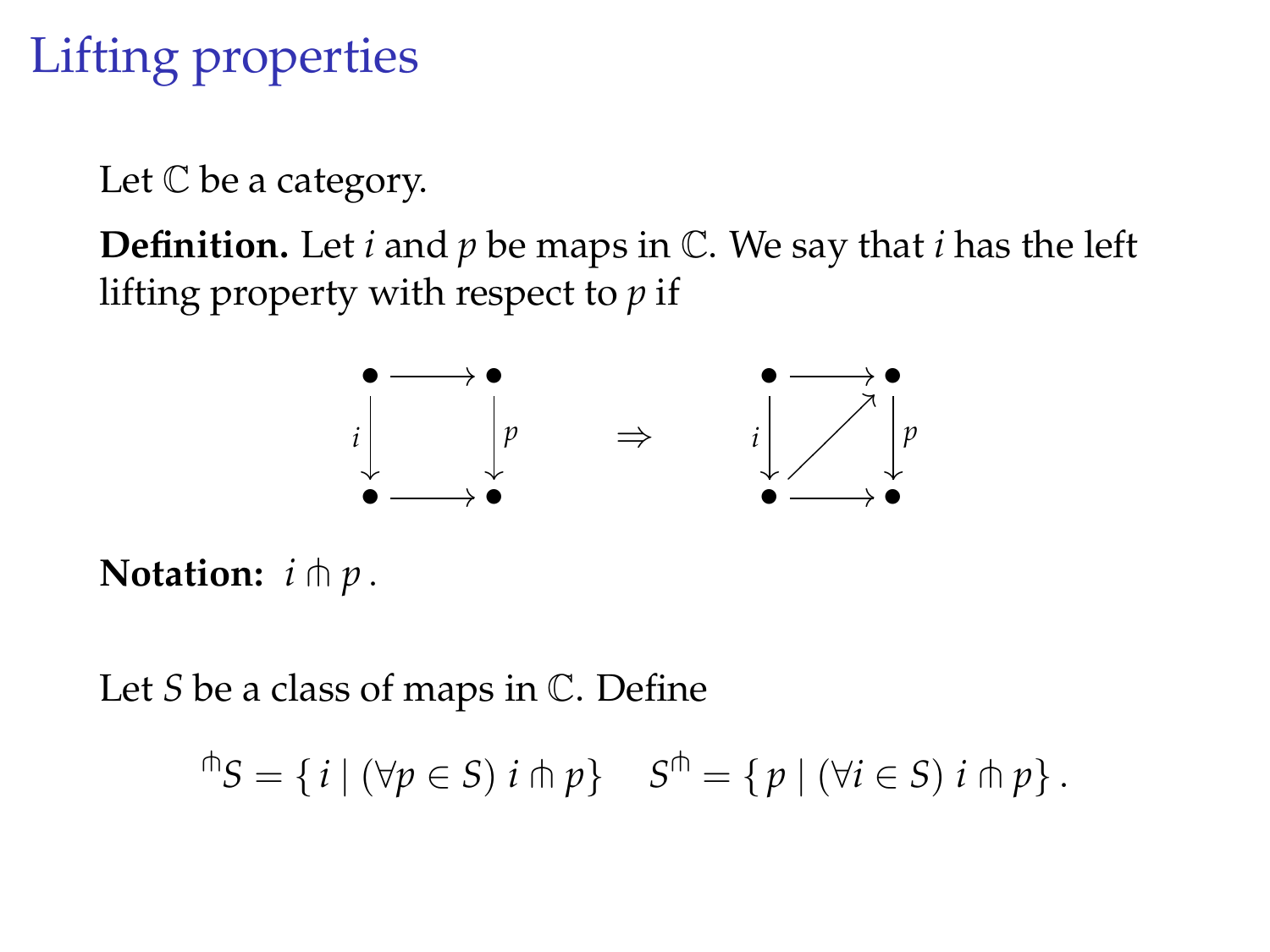# Example: fibrations

**Definition.** A continuous map  $p : B \to A$  is a fibration if it has the homotopy lifting property, i.e. every diagram



has a diagonal filler.

{ Fibrations } = { 
$$
i_X | X \in \text{Top }
$$
 }  $\uparrow$ <sup>†</sup>

**Example.**  $p : A^{[0,1]} \to A \times A$ .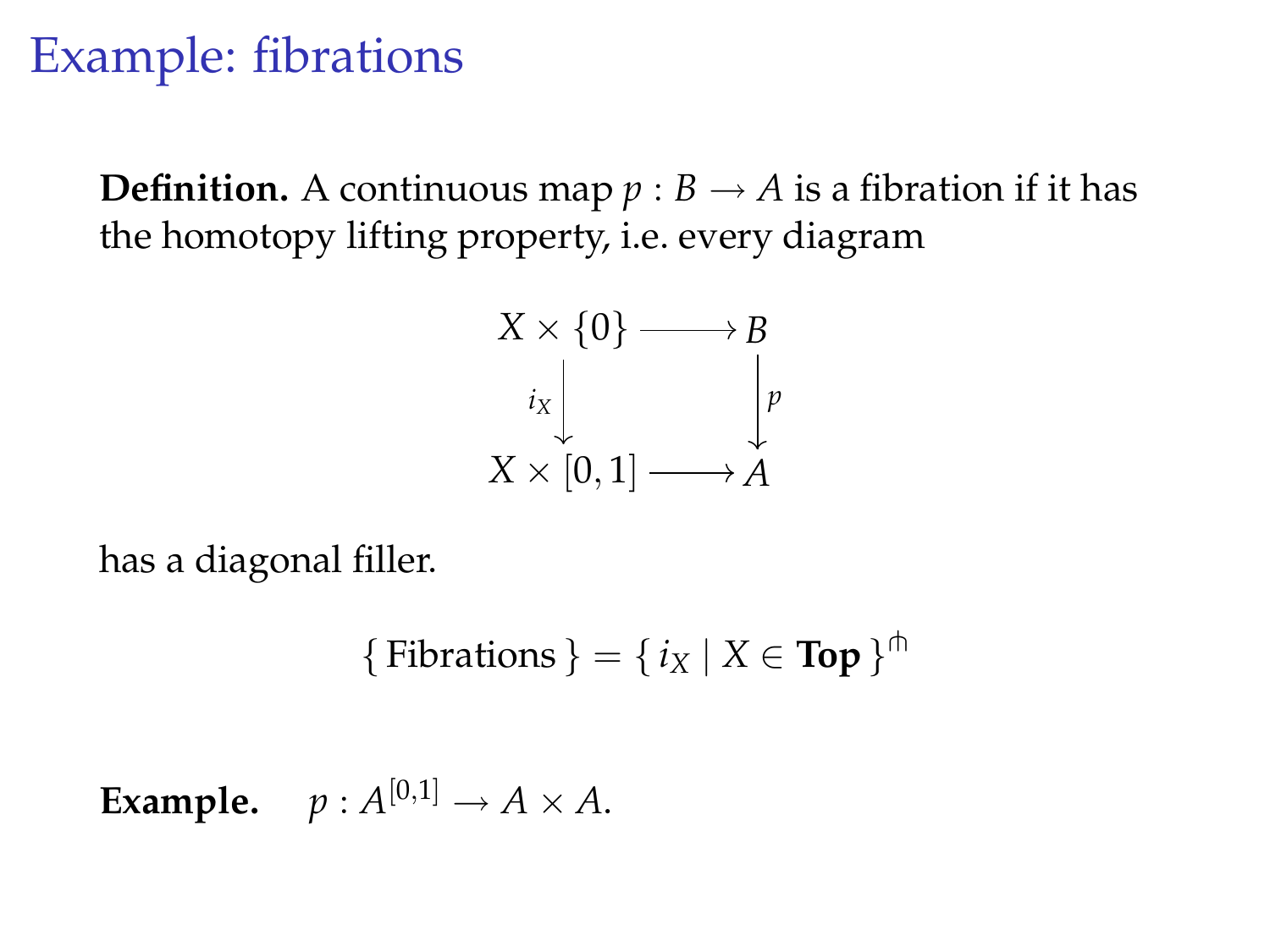# Weak factorization systems

**Definition** (Bousfield 1977)**.** A weak factorization system on C is a pair  $(L, R)$  of classes of maps such that:

(1) Every map  $f$  in  $\mathbb C$  factors as



with  $i \in L$ ,  $p \in R$ .

(2)  $L = \supset R$ ,  $R = L \supset \supset R$ .

**Example.** The category **Top** has a w.f.s. (*L*, *R*) where

 $R = \{Fibrations\}, \quad L \subseteq \{Homotopy\ equivalence\}.$ 

**Examples.** Quillen model structures.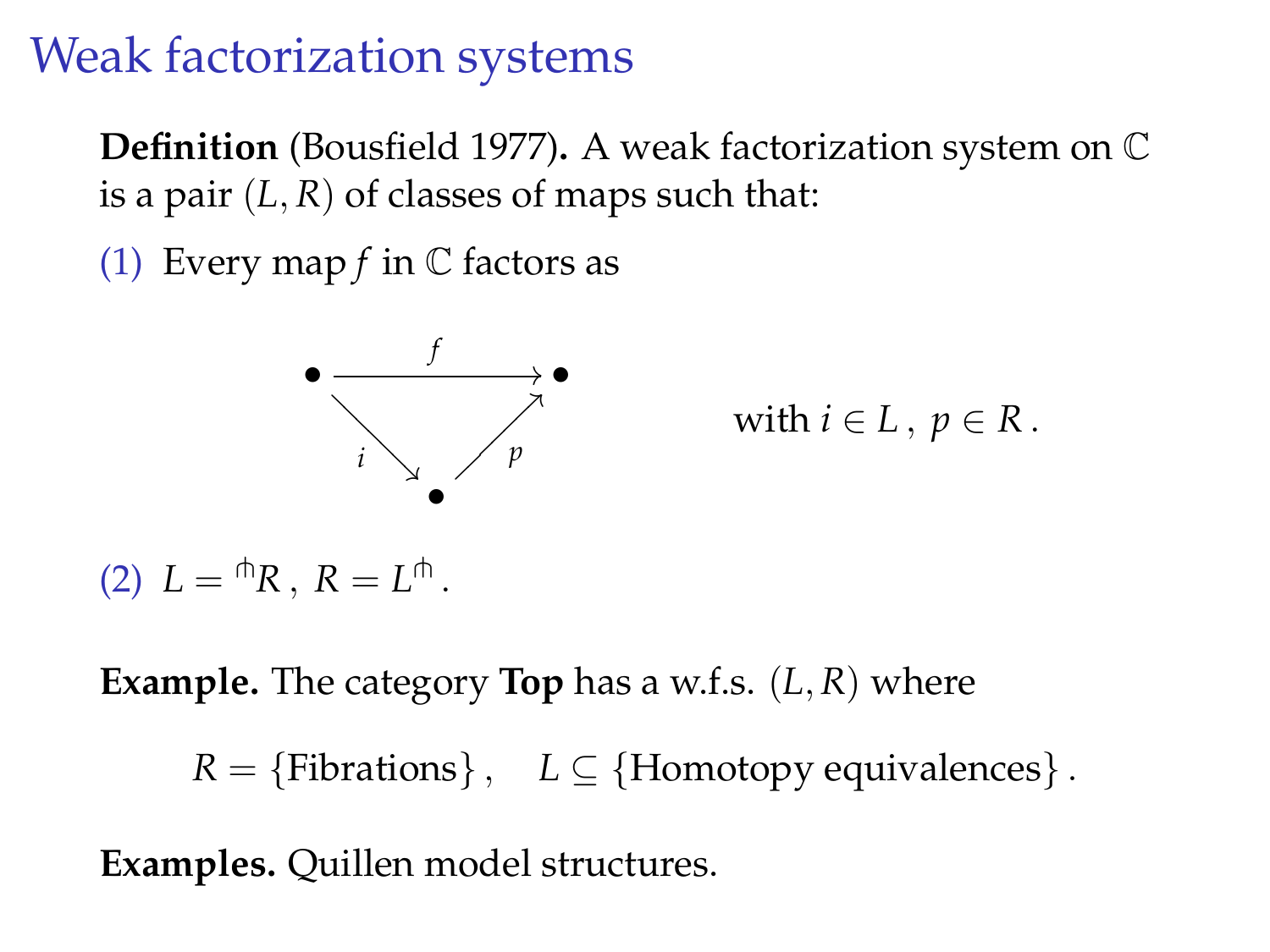## Projections in **ML**

#### **Definition.** A map in **ML** is a projection if it has the form

$$
p: \sum_{x \in A} B(x) \rightarrow A
$$

$$
(x, y) \rightarrow x
$$

where  $x \in A \vdash B(x) \in \text{Type.}$ 

**Example.** Recall

$$
Id(A) = \sum_{x,y \in A} Id_A(x,y).
$$

We have the projection

$$
p_A: \quad \mathrm{Id}(A) \quad \longrightarrow \quad A \times A
$$

$$
(x, y, u) \quad \longmapsto \quad (x, y)
$$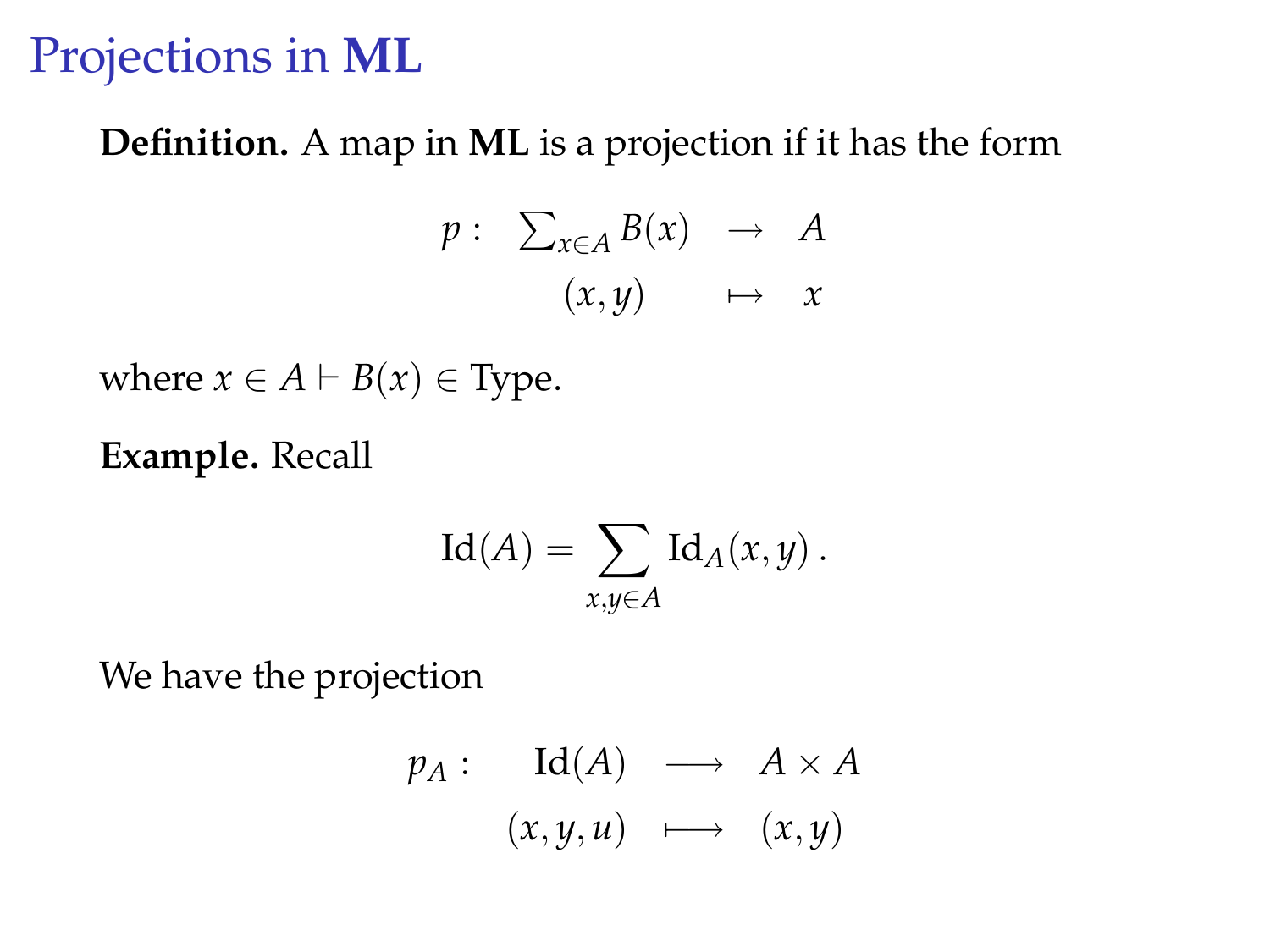# The identity type weak factorisation system

**Theorem** (Gambino and Garner)**.** The syntactic category **ML** has a weak factorisation system (*L*, *R*) given by

$$
L={}^{\pitchfork}P\,,\quad R=L^{\pitchfork}\,.
$$

where  $P = \{$  Projections  $\}$ .

**Note.** *L*-maps and *R*-maps can be characterized explicitly.

**Example.** The diagonal  $\Delta_A : A \to A \times A$  factors as

$$
A \xrightarrow{r_A} \mathrm{Id}(A) \xrightarrow{p_A} A \times A
$$

To show:  $\{r_A\} \pitchfork P$ .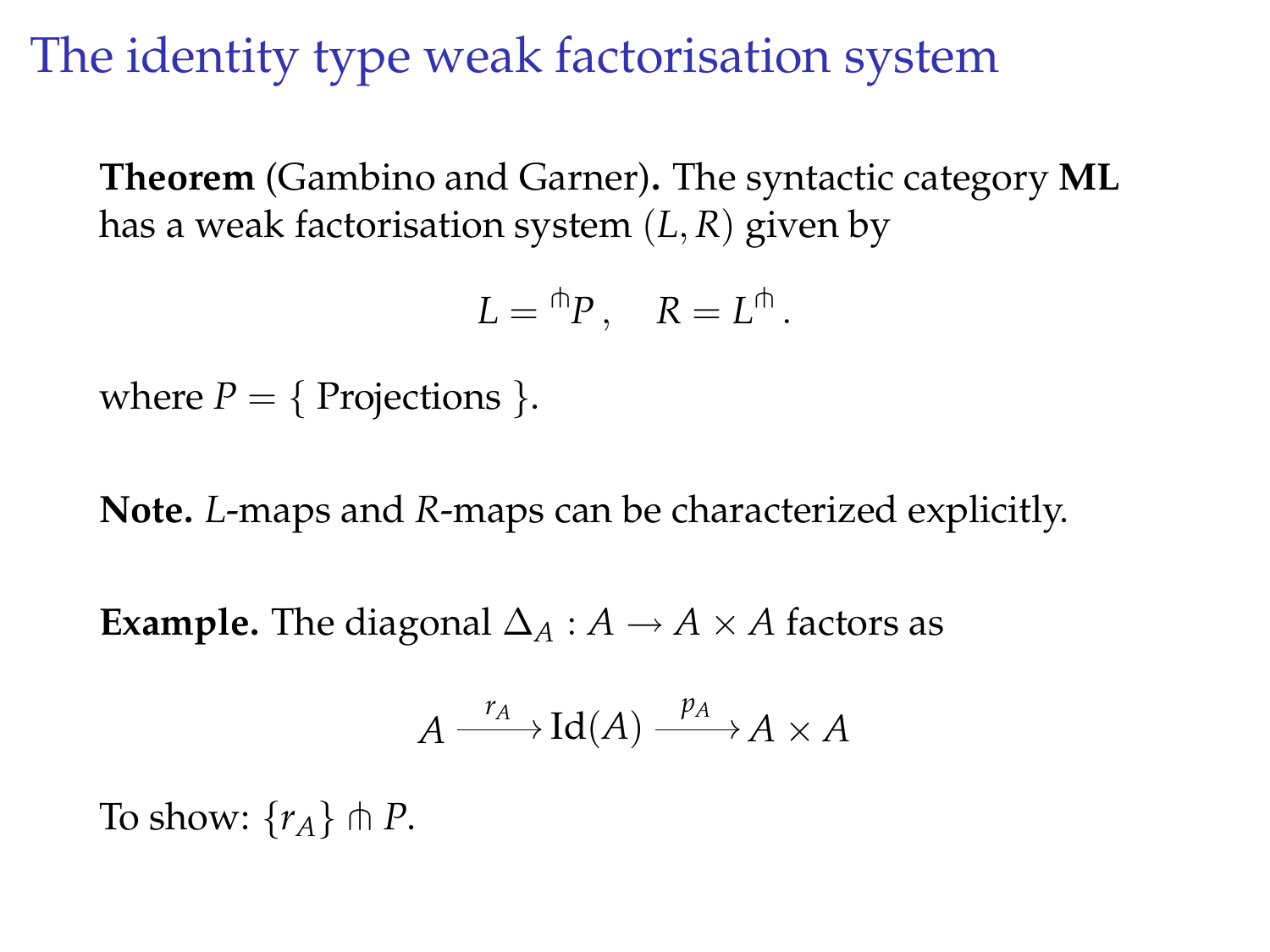#### It suffices to consider



Top horizontal arrow gives

$$
x \in A \vdash c(x) \in C(x, x, r(x))
$$

So, we can apply the elimination rule:

$$
x \in A \vdash c(x) \in C(x, x, r(x))
$$

*x* ∈ *A*, *y* ∈ *A*, *u* ∈ Id<sub>*A*</sub>(*x*, *y*)  $\vdash$  J(*x*, *y*, *u*, *c*) ∈ *C*(*x*, *y*, *u*)

Top triangle commutes by computation rule.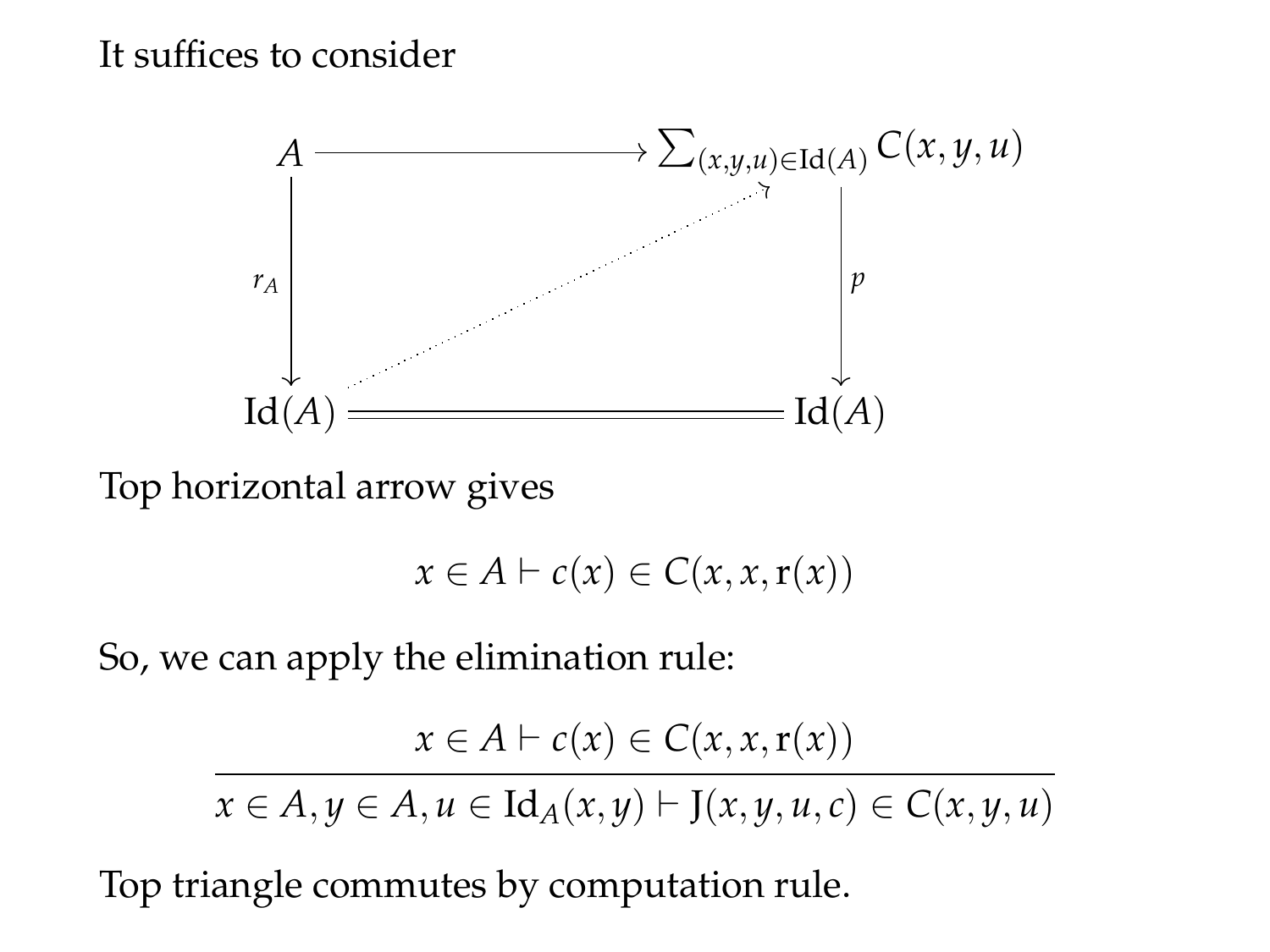# Homotopy-theoretic models

**Theorem** (Awodey and Warren)**.** The rules for identity types admit an interpretation in every category C with a w.f.s. (*L*, *R*).

**Idea.**

▶ Dependent types as *R*-maps

$$
x \in A \vdash B(x) \in \text{Type} \quad \implies \quad \begin{bmatrix} \|B\| \\ \vdots \\ \|A\| \end{bmatrix}
$$

 $\blacktriangleright$  Terms as sections

$$
x \in A \vdash b(x) \in B(x) \qquad \Longrightarrow \qquad \begin{bmatrix} [A] & & & [b] \\ & & \searrow & \\ & & 1 & \searrow \\ & & & [A] & \\ & & & & [A] \end{bmatrix}
$$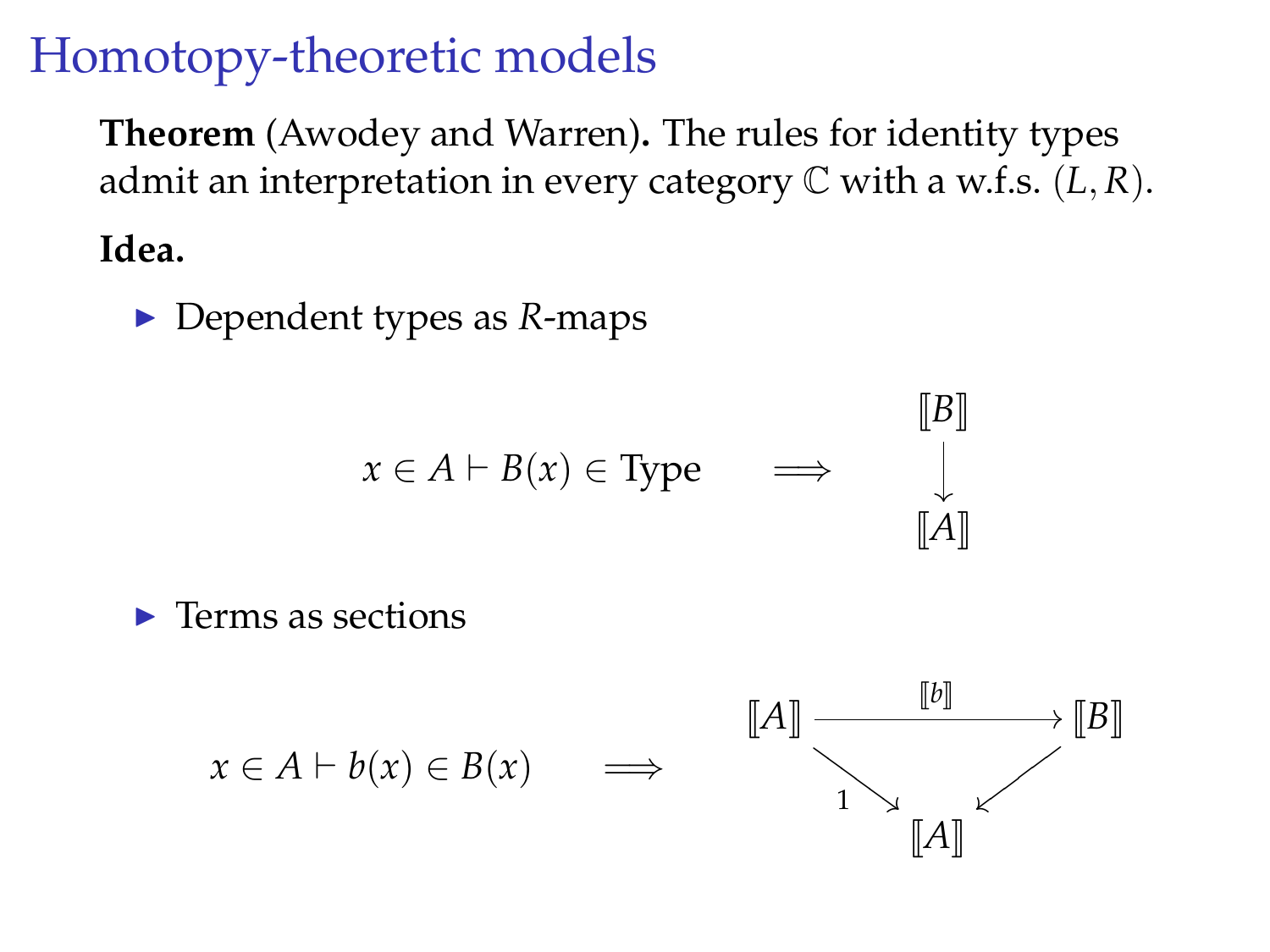$\blacktriangleright$  Identity types as path objects

$$
x \in A, y \in A \vdash \mathrm{Id}_{A}(x, y) \in \mathrm{Type}
$$
  

$$
x \in A \vdash \mathrm{r}(x) \in \mathrm{Id}_{A}(x, x)
$$
  $\Longrightarrow$ 



Elimination terms given by diagonal fillers.

**Note.** Coherence issues (Warren, van den Berg and Garner).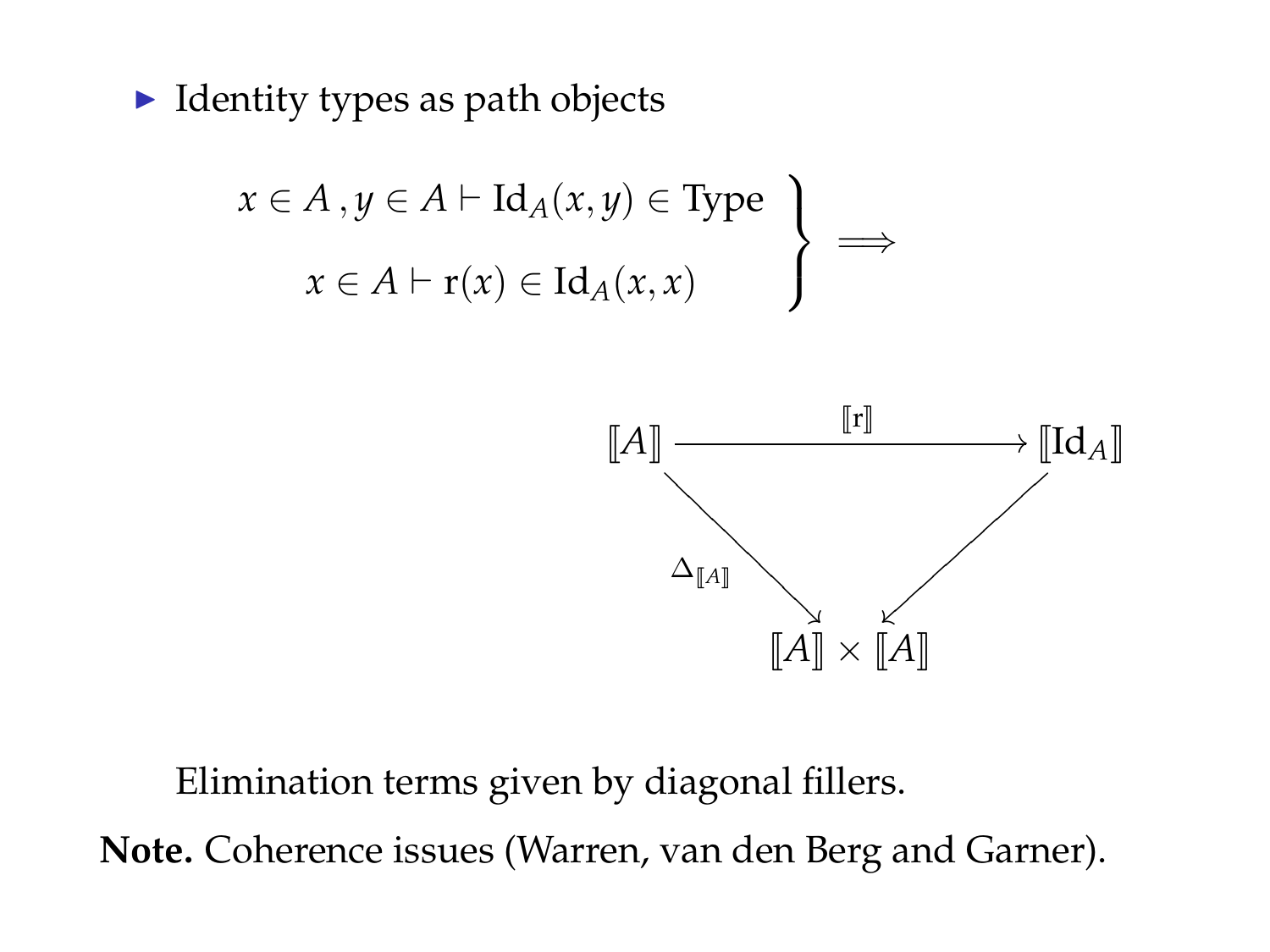#### **Part III**

### The fundamental weak  $\omega$ -groupoid of a type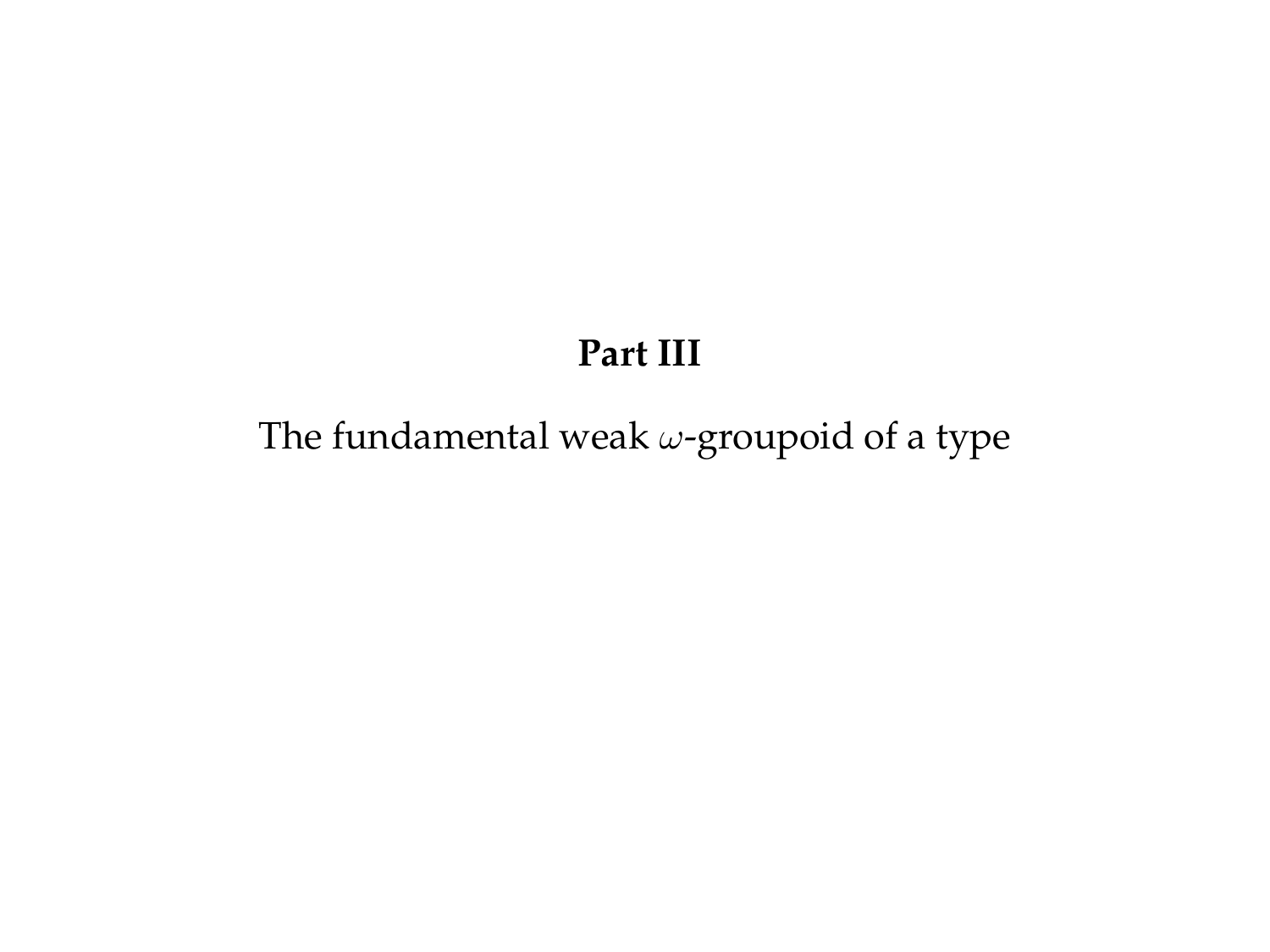The fundamental groupoid  $\pi_1(A)$  of a type A

- $\blacktriangleright$  **Objects.** Elements  $a, b, \ldots \in A$
- ▶ **Maps.** Equivalence classes  $[p] : a \rightarrow b$ , where  $p \in \text{Id}_{A}(a, b)$ and

 $p \sim q \Leftrightarrow$  there exists  $\alpha \in \mathrm{Id}_{\mathrm{Id}_A(a,b)}(p,q)$ .

 $\approx$  Fundamental groupoid of a space.

### **Question**

 $\triangleright$  What happens if we do not quotient identity proofs?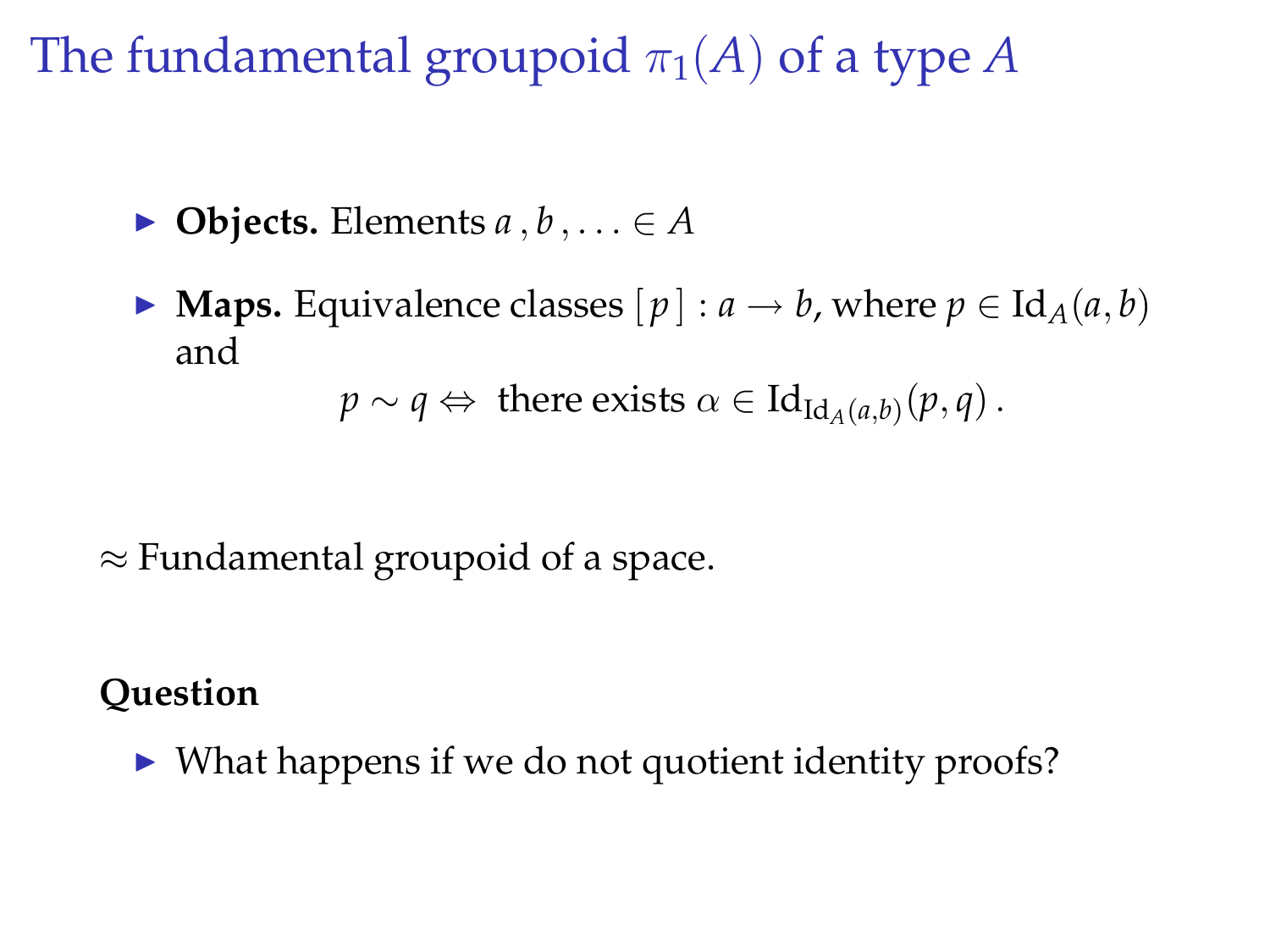The globular set  $\pi(A)$  of a type  $A$ 



*X*  $\pi(A)$ 

Id<sub>*A*</sub> $(a, b)$  *a b b* 

*A a* , *b*, . . .

. . . . . . . . .



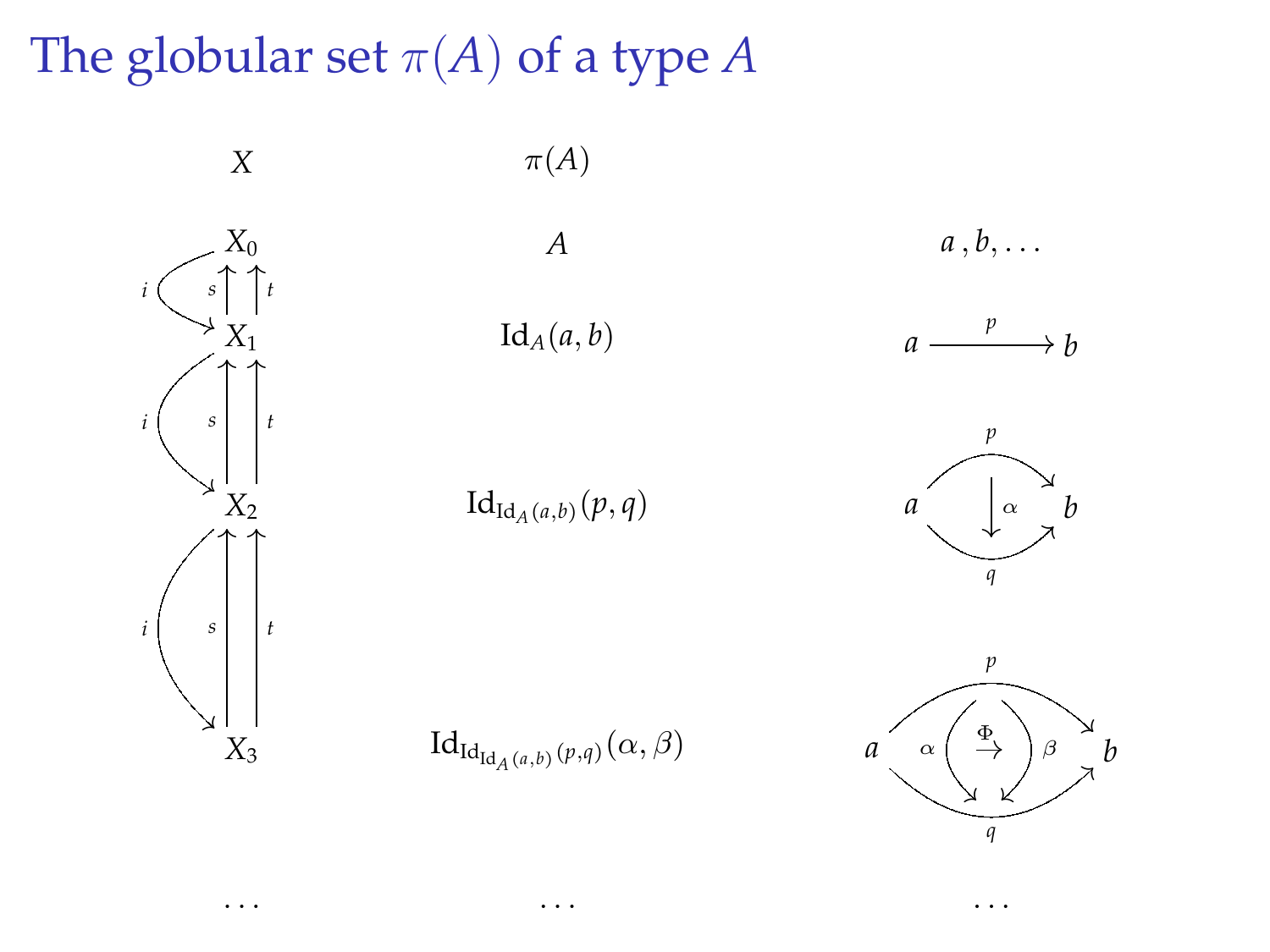# Weak  $\omega$ -groupoids

#### **Definition** (Batanin 1998, Leinster 2004)**.**

Weak  $\omega$ -category = Globular set + action by a contractible operad = Globular set + 'composition operations'

#### **Example.**



We have a weak ω-groupoid if all *n*-cells have weak inverses.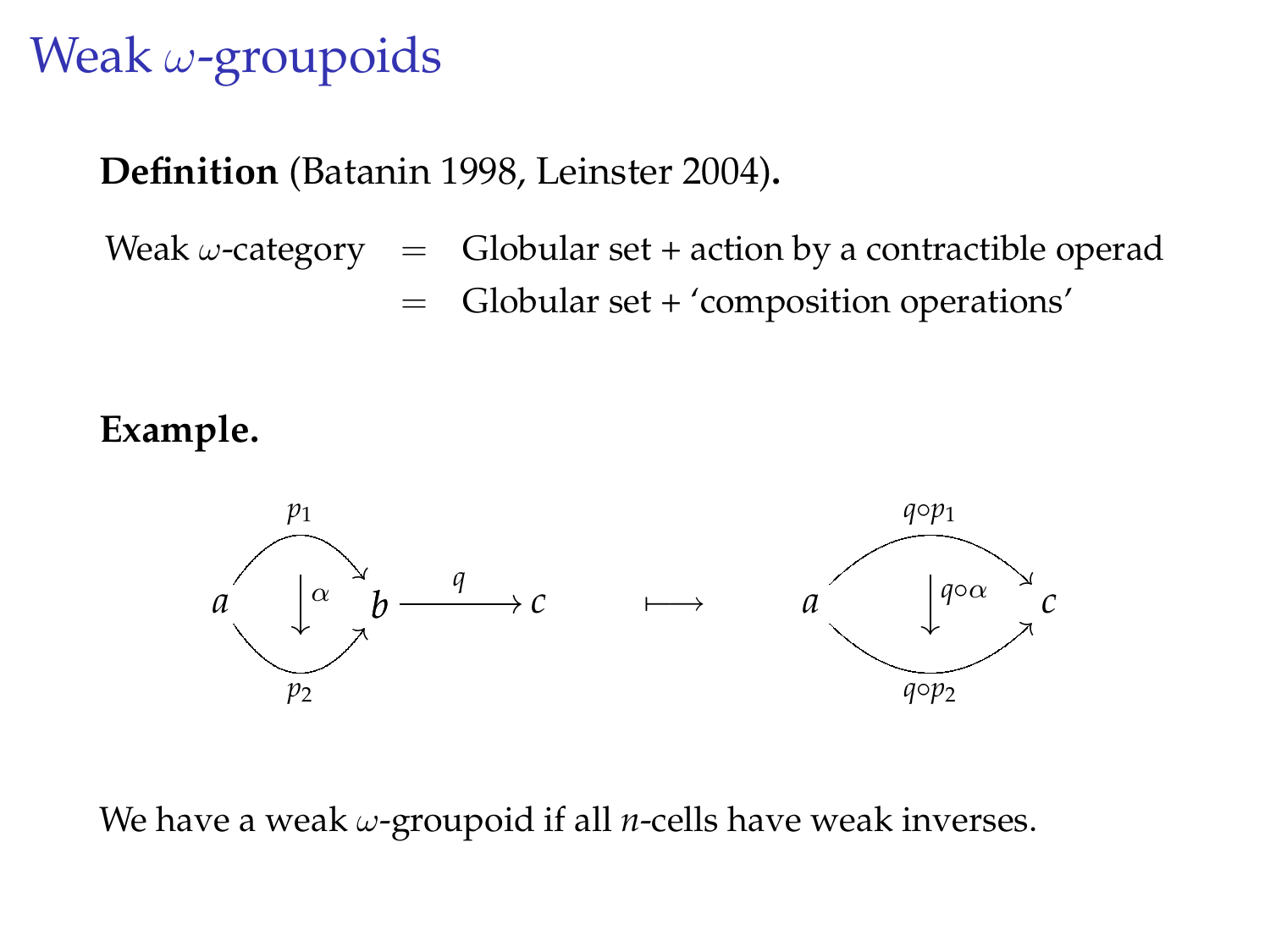# The weak  $\omega$ -groupoid of a type

**Theorem** (Garner and van den Berg, Lumsdaine)**.**

For every type *A*, the globular set  $\pi(A)$  is a weak  $\omega$ -groupoid.

**Examples.**

$$
\alpha \in \mathrm{Id}_{\mathrm{Id}_A(a,b)}(p_1, p_2) \qquad q \in \mathrm{Id}_A(b,c)
$$
\n
$$
q \circ \alpha \in \mathrm{Id}_{\mathrm{Id}_A(a,c)}(q \circ p_1, q \circ p_2)
$$
\n
$$
p \in \mathrm{Id}_A(a,b) \qquad p \in \mathrm{Id}_A(a,b)
$$
\n
$$
p^{-1} \in \mathrm{Id}_A(b,a) \qquad \qquad \theta_p \in \mathrm{Id}_{\mathrm{Id}_A(a,a)}(p^{-1} \circ p, \mathrm{r}(a))
$$